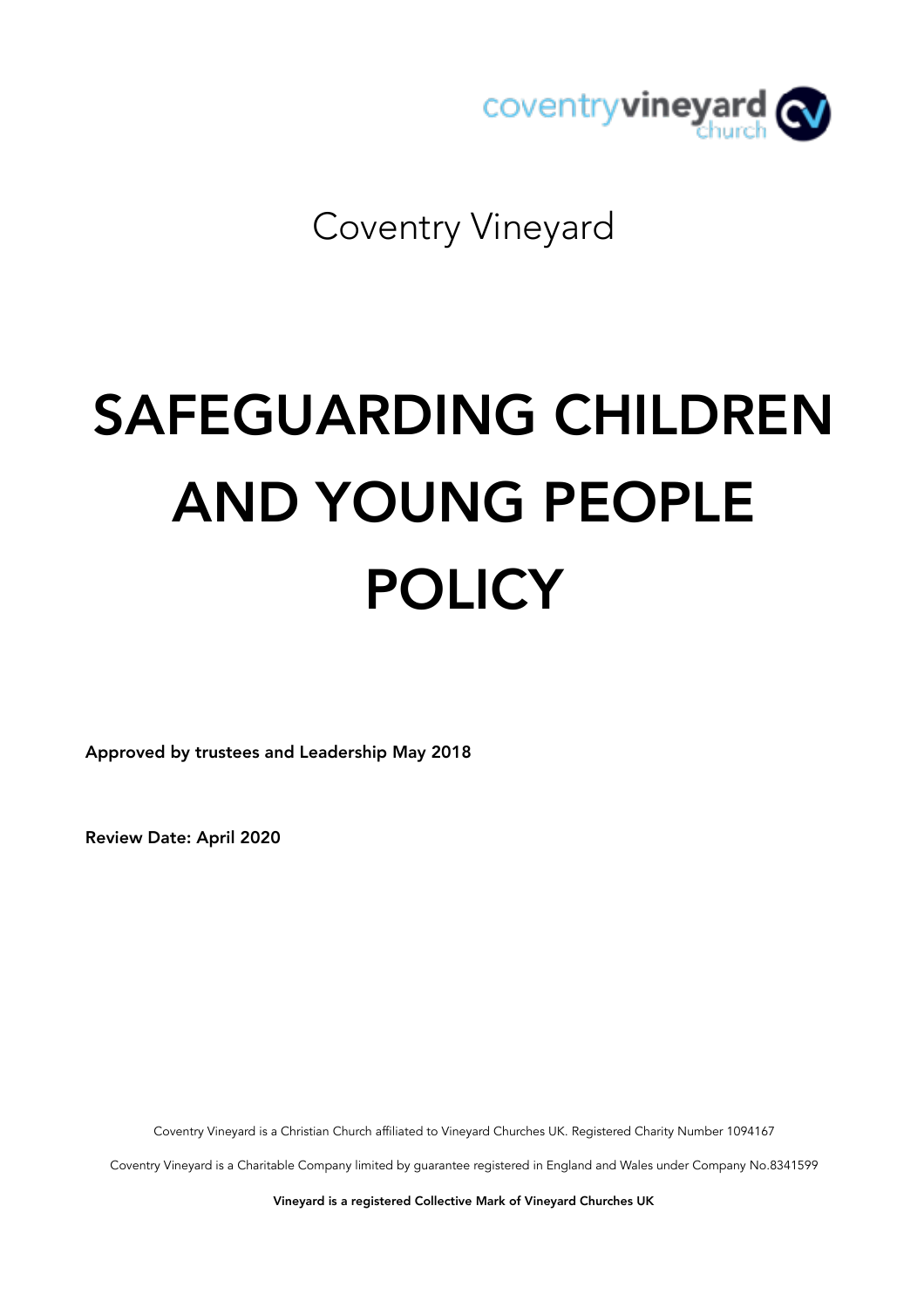# **CONTENTS**

| Section 1                                                                                                                                                       | Details of the place of worship / organisation                                                                                                                                                                                                                                                                                        | Page 3  |
|-----------------------------------------------------------------------------------------------------------------------------------------------------------------|---------------------------------------------------------------------------------------------------------------------------------------------------------------------------------------------------------------------------------------------------------------------------------------------------------------------------------------|---------|
|                                                                                                                                                                 | Our Commitment                                                                                                                                                                                                                                                                                                                        | Page 4  |
| <b>Section 2</b>                                                                                                                                                | Recognising and responding appropriately to an<br>allegation or suspicion of abuse                                                                                                                                                                                                                                                    | Page 5  |
|                                                                                                                                                                 | Understanding abuse and neglect                                                                                                                                                                                                                                                                                                       | Page 5  |
|                                                                                                                                                                 | Indicators of child abuse                                                                                                                                                                                                                                                                                                             | Page 7  |
|                                                                                                                                                                 | <b>Response Procedures</b>                                                                                                                                                                                                                                                                                                            | Page 11 |
| Section 3                                                                                                                                                       | Prevention                                                                                                                                                                                                                                                                                                                            | Page 16 |
| Section 4                                                                                                                                                       | Pastoral Care                                                                                                                                                                                                                                                                                                                         | Page 17 |
| <b>Section 5</b>                                                                                                                                                | <b>Practice Guidelines</b>                                                                                                                                                                                                                                                                                                            | Page 18 |
| Appendix 1 to<br>9 are available<br>as PDFs from<br>the Coventry<br>Vineyard<br>Office and<br>cinluce deatils<br>the<br>o n<br>following:<br><b>Appendix 10</b> | 1. Incident form<br>2. Vineyard Kids application form<br>3. Reference form<br>4. Volunteer Agreement<br>5. Good practice guidelines for leaders<br>6. Guidelines for residential trips and outings<br>7. Consent form<br>8. Image consent form<br>9. Online Safety Policy including and Acceptable Use Policy<br>Organisation details | Page 22 |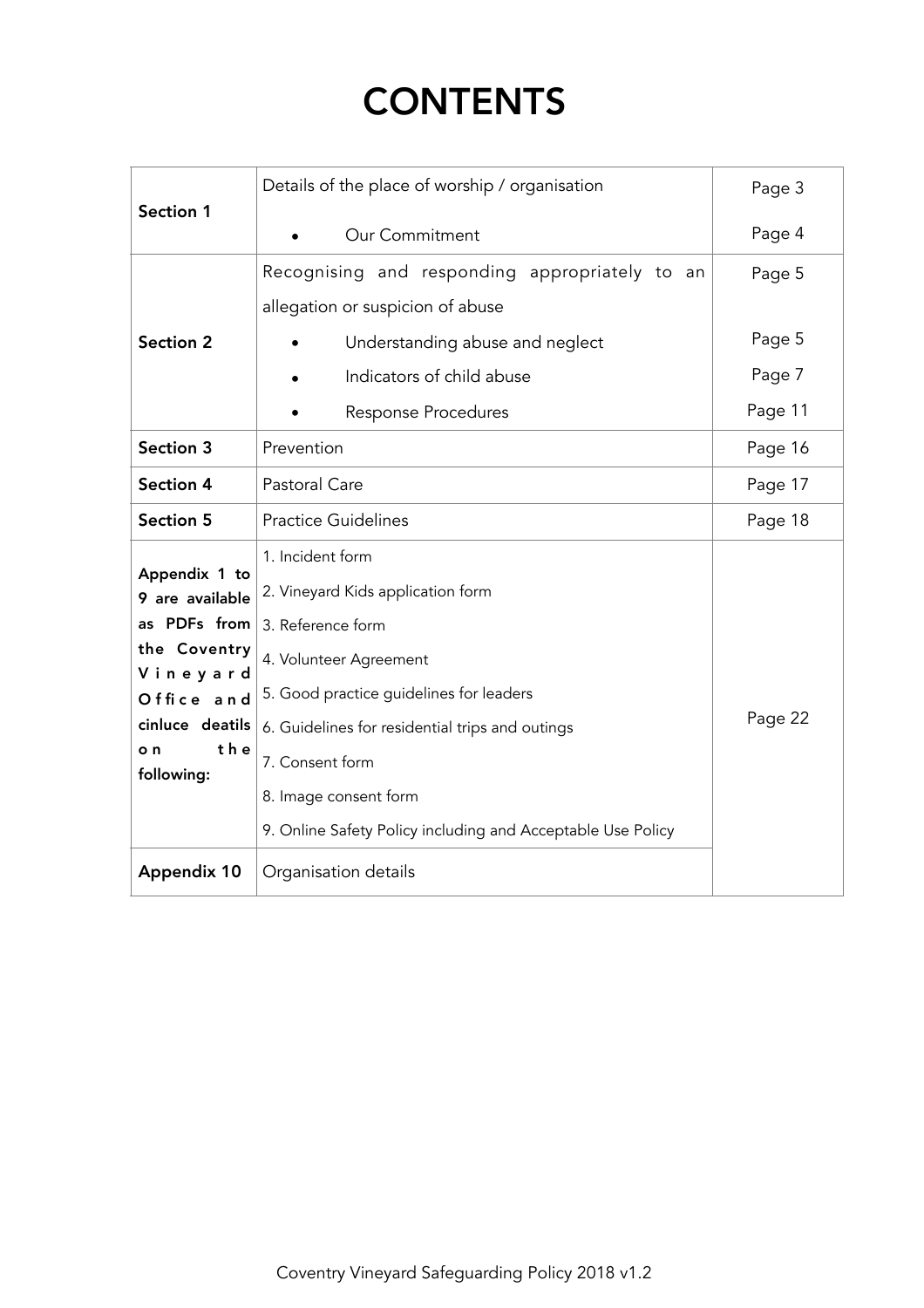# Details of the place of worship / organisation

Name: Coventry Vineyard

Postal Address: 1 Mill Street Coventry CV1 4DF

*See Appendix 10 for addresses of current venues used.*

Tel No: 02476 633966 Email address: office@coventryvineyard.org.uk

Insurance Company: Congregational Insurance

Charity Number: 1094167 Company Number: 8341599

#### About Coventry Vineyard and our work with children/young people

We are a group of people committed to following the person and teaching of Jesus Christ. We believe in bringing the life of Jesus to the lives of the people in our community.

\_\_\_\_\_\_\_\_\_\_\_\_\_\_\_\_\_\_\_\_\_\_\_\_\_\_\_\_\_\_\_\_\_\_\_\_\_\_\_\_\_\_\_\_\_\_\_\_\_\_\_\_\_\_\_\_\_\_\_\_\_\_\_\_\_\_\_\_\_\_\_\_\_\_\_\_\_\_\_\_\_\_\_\_\_\_\_\_\_\_\_\_\_\_\_\_\_\_\_\_\_\_\_\_

Coventry Vineyard is a place where everyone is welcome, whatever your background, whatever your history, whatever your belief, whether you believe in God or not, we want to be a church where God can be found.

We hold a weekly Sunday gathering at the Sidney Stringer Academy, which includes separate groups for children and young people.

 During the week we also run evening groups for the children and youth, based on the same small group values of the adult small groups.

Annually, we run a variety of children and young peoples activities on and off site, some are designed to provide social occasions for children to invite friends.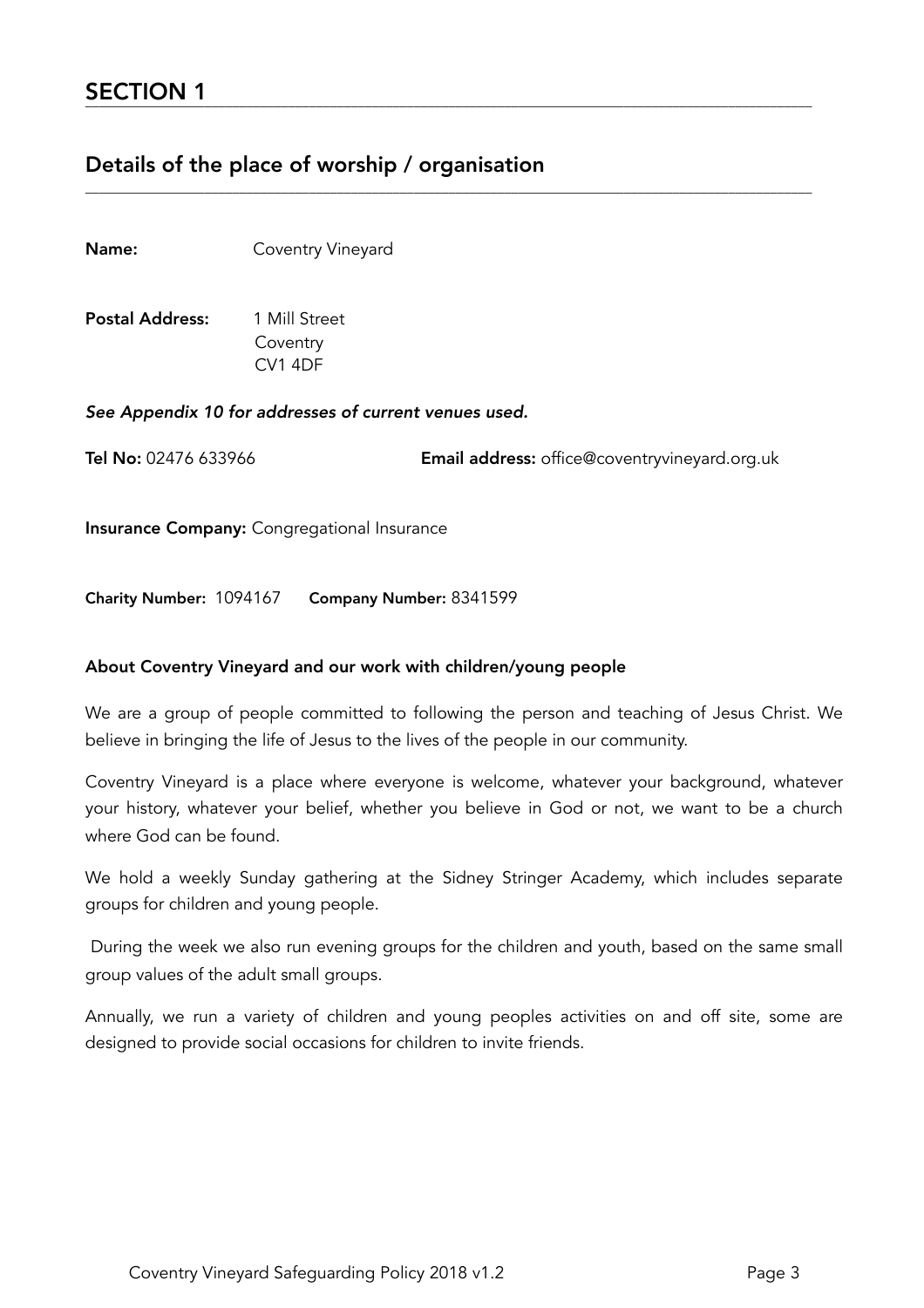### Our commitment

As a Leadership we recognise the need to provide a safe and caring environment for children, young people and adults. We acknowledge that children, young people and adults can be the victims of physical, sexual and emotional abuse, and neglect. We accept the UN Universal Declaration of Human Rights and the International Covenant of Human Rights, which states that everyone is entitled to "all the rights and freedoms set forth therein, without distinction of any kind, such as race, colour, sex, language, religion, political or other opinion, national or social origin, property, birth or other status". We also concur with the Convention on the Rights of the Child which states that children should be able to develop their full potential, free from hunger and want, neglect and abuse. They have a right to be protected from "all forms of physical or mental violence, injury or abuse, neglect or negligent treatment or exploitation, including sexual abuse, while in the care of parent(s), legal guardian(s), or any other person who has care of the child." As a Leadership we have therefore adopted the procedures set out in this safeguarding policy in accordance with statutory guidance. We are committed to build constructive links with statutory and voluntary agencies involved in safeguarding.

\_\_\_\_\_\_\_\_\_\_\_\_\_\_\_\_\_\_\_\_\_\_\_\_\_\_\_\_\_\_\_\_\_\_\_\_\_\_\_\_\_\_\_\_\_\_\_\_\_\_\_\_\_\_\_\_\_\_\_\_\_\_\_\_\_\_\_\_\_\_\_\_\_\_\_\_\_\_\_\_\_\_\_\_\_\_\_\_\_\_\_\_\_\_\_\_\_\_\_\_\_\_\_\_

The policy and attached practice quidelines are based on the ten Safe and Secure safequarding standards published by the Churches' Child Protection Advisory Service (CCPAS)

The Leadership undertakes to:

- ➢ endorse and follow all national and local safeguarding legislation and procedures, in addition to the international conventions outlined above.
- $\triangleright$  provide on-going safeguarding training for all its workers and will regularly review the operational guidelines attached.
- $\ge$  ensure that the premises meet the requirements of the Equality Act 2010 and all other relevant legislation, and that it is welcoming and inclusive.
- ➢ support the Safeguarding Co-ordinator(s) in their work and in any action they may need to take in order to protect children and adults with care and support needs.
- $\triangleright$  the Leadership agrees not to allow the document to be copied by other organisations.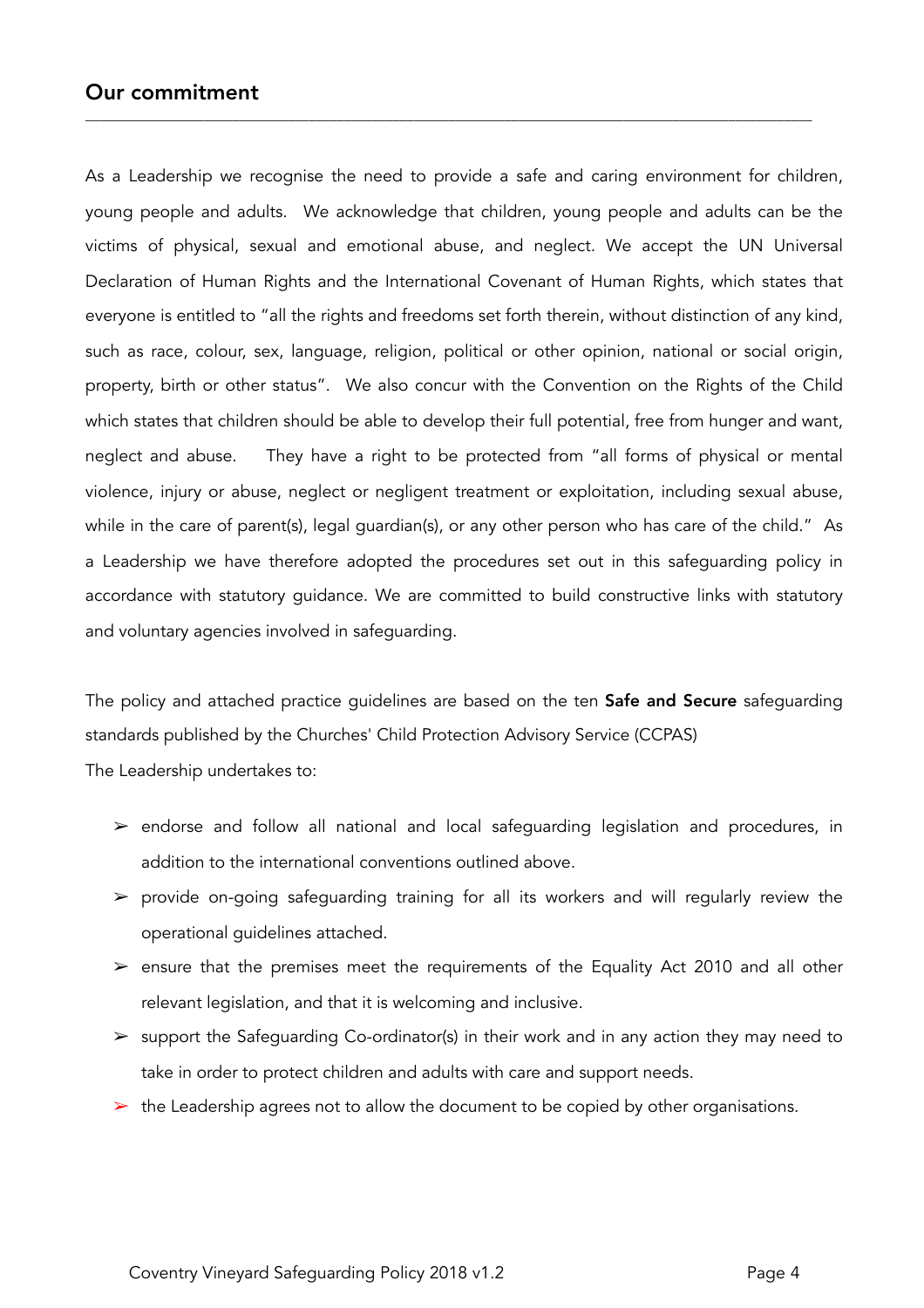#### Recognising and responding appropriately to an allegation or suspicion of abuse

\_\_\_\_\_\_\_\_\_\_\_\_\_\_\_\_\_\_\_\_\_\_\_\_\_\_\_\_\_\_\_\_\_\_\_\_\_\_\_\_\_\_\_\_\_\_\_\_\_\_\_\_\_\_\_\_\_\_\_\_\_\_\_\_\_\_\_\_\_\_\_\_\_\_\_\_\_\_\_\_\_\_\_\_\_\_\_\_\_\_\_\_\_\_\_\_\_\_\_\_\_\_\_\_

#### • Understanding abuse and neglect

Defining child abuse is a difficult and complex issue. A person may abuse by inflicting harm, or failing to prevent harm. Children in need of protection may be abused within a family, an institution or a community setting. Very often the abuser is known or in a trusted relationship with the child or adult.

In order to safeguard those in our places of worship and organisations we adhere to the UN Convention on the Rights of the Child and have as our starting point as a definition of abuse, Article 19 which states:

*1. States Parties shall take all appropriate legislative, administrative, social and educational measures to protect the child from all forms of physical or mental violence, injury or abuse, neglect or negligent treatment, maltreatment or exploitation, including sexual abuse, while in the care of parent(s), legal guardian(s) or any other person who has the care of the child.* 

*2. Such protective measures should, as appropriate, include effective procedures for the establishment of social programmes to provide necessary support for the child and for those who have the care of the child, as well as for other forms of prevention and for identification, reporting, referral, investigation, treatment and follow-up of instances of child maltreatment described heretofore, and, as appropriate, for judicial involvement.* 

Detailed definitions and signs and symptoms of 9 types of abuse, as well as how to respond to a disclosure of abuse are included here.

#### 1. Physical Abuse

Occurs when there is an actual physical injury to a child that has been purposefully inflicted or knowingly not prevented. For example, marks or bruises from a hand or an implement, shaking, cigarette burns, scalds, bite marks, broken bones, suffocation and poisoning. It also includes situations in which a carer fabricates or induces illness in the child to gain attention for themselves.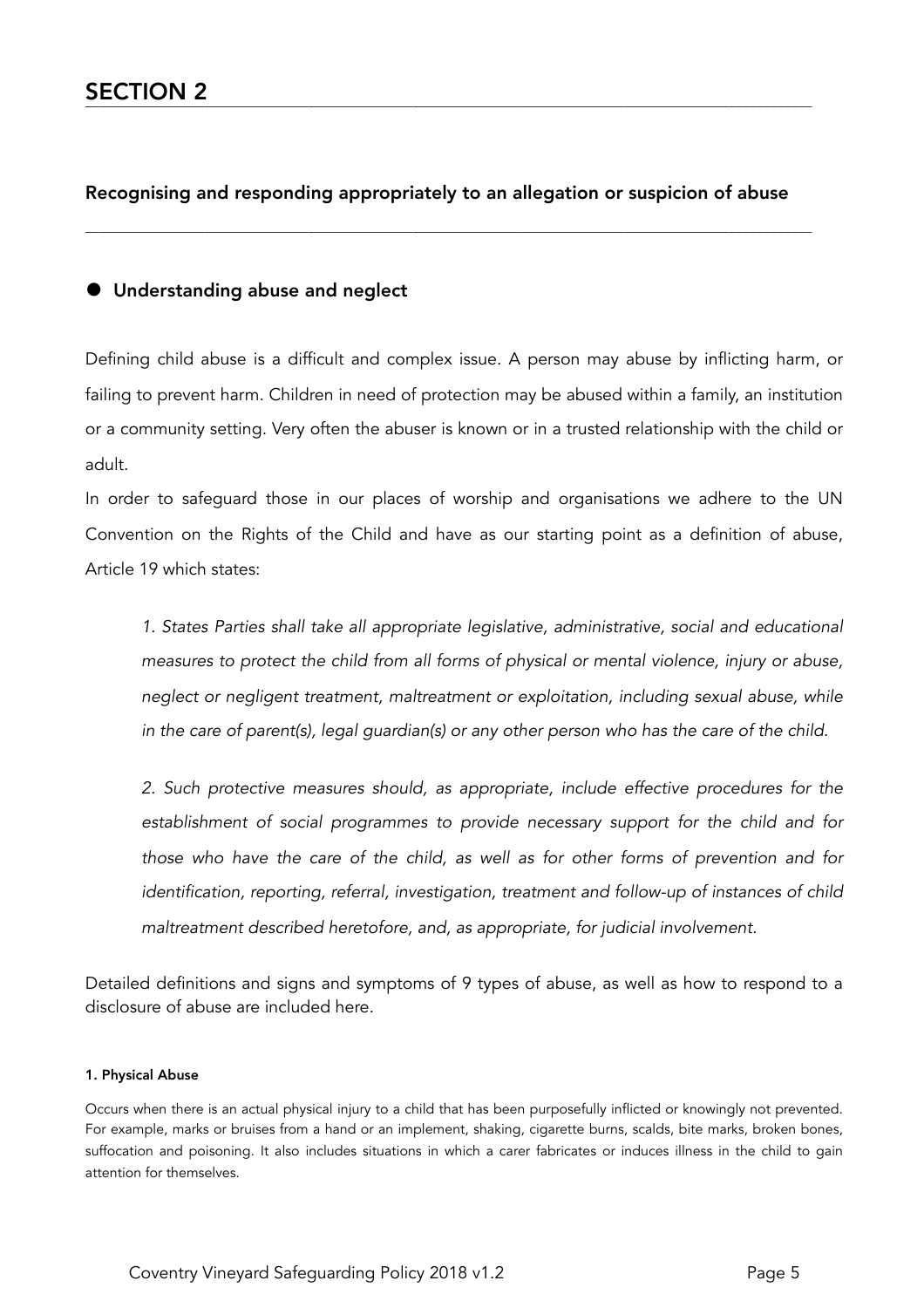#### 2. Emotional Abuse

Occurs when there is a persistent lack of affection, continual rejection or isolation, inconsistent handling, belittling, unrealistic expectations or threatening behaviour. By these means the child's emotional needs for love and security, recognition, praise, encouragement and stimulation are not met, and there is a persistent disregard of a child's effort or progress.

Exposure to domestic violence and language:

Exposure to language or attitudes which have the effect of undermining a child's self-esteem, this may include racism, sexism or other forms of discrimination.

Living in a household where there is domestic violence causes severe harm to children and even to unborn babies.

#### 3. Neglect

Occurs when there is a failure to meet a child's basic needs. For example, failure to provide food, warmth, adequate clothing, protection from danger and leaving a child alone or unsupervised or with inappropriate carers.

#### 4. Sexual Abuse

Occurs when an adult or other young person uses a child for their own gratification. For example, sexual harassment, exposure to pornography, touching the child in a sexual manner or making the child touch the abuser, and anal or vaginal penetration. Sexual abuse of children also occurs through the making, downloading and distribution of indecent images on the internet. Children can also be abused through grooming on the internet or by mobile phone.

#### 5. Child Sexual Exploitation

Involves exploitative situations, contexts and relationships where young people receive something (for example food, accommodation, drugs, alcohol, gifts, money or in some cases simply affection) as a result of engaging in sexual activities. Sexual exploitation can take many forms ranging from the seemingly 'consensual' relationship where sex is exchanged for affection or gifts, to serious organised crime by gangs and groups. What marks out exploitation is an imbalance of power in the relationship. The perpetrator always holds some kind of power over the victim, which increases as the exploitative relationship develops. Sexual exploitation involves varying degrees of coercion, intimidation or enticement, including unwanted pressure from peers to have sex, sexual bullying including cyber bullying and grooming.

However, it also important to recognise that some young people who are being sexually exploited do not exhibit any external signs of this abuse.

#### 6. Female Genital Mutilation

Female Genital Mutilation (FGM) comprises all procedures involving partial or total removal of the external female genitalia or other injury to the female genital organs. It is illegal in the UK and a form of child abuse with long-lasting harmful consequences. Professionals in all agencies, and individuals and groups in relevant communities, need to be alert to the possibility of a girl being at risk of FGM, or already having suffered FGM.

#### 7. Preventing Radicalisation

Radicalisation refers to the process by which a person comes to support terrorism and forms of extremism. There is no single way of identifying an individual who is likely to be susceptible to an extremist ideology. It can happen in many different ways and settings. Specific background factors may contribute to vulnerability, which are often combined with specific influences such as family, friends or online, and with specific needs for which an extremist or terrorist group may appear to provide an answer. The internet and the use of social media in particular has become a major factor in the radicalisation of young people.

#### 8. Spiritual Abuse

Linked with emotional abuse, spiritual abuse could be defined as an abuse of power, often done in the name of God or religion, which involves manipulating or coercing someone into thinking, saying or doing things without respecting their right to choose for themselves. Some indicators of spiritual abuse might be a leader who is intimidating and imposes his/her will on other people, perhaps threatening dire consequences or the wrath of God if disobeyed. He or she may say that God has revealed certain things to them and so they know what is right. Those under their leadership are fearful to challenge or disagree, believing they will lose the leader's (or more seriously God's) acceptance and approval.

#### 9. Online

 Online safety is the collective term for safeguarding involving the use of electronic devices and applications to communicate and access the Internet, often referred to as Information and Communications Technology .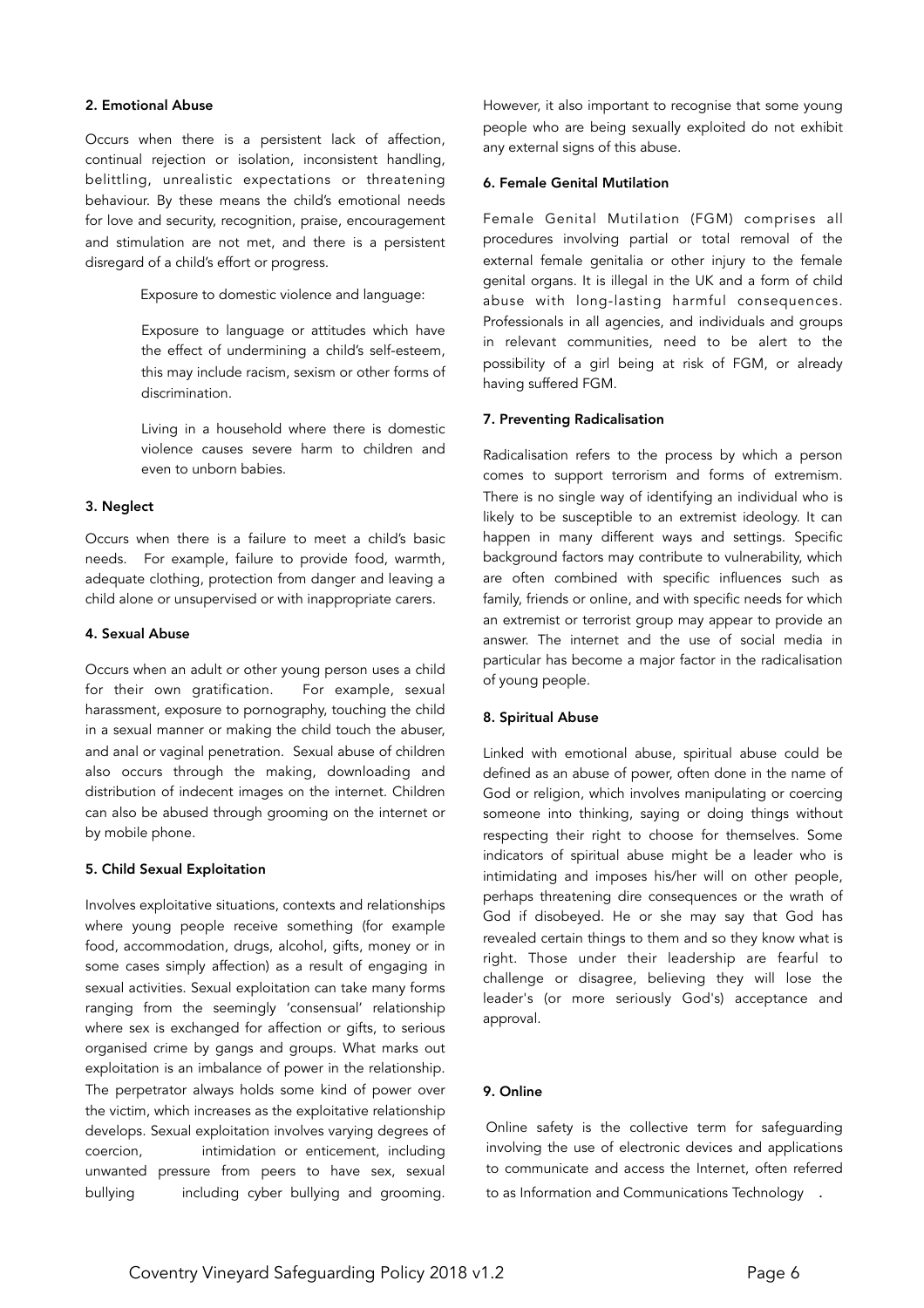# $\bullet$  Indicators of child abuse

There are several ways in which we could become concerned that a child has been abused:

- By an allegation made by a child directly
- By reports or allegations from another person
- By observing signs of symptoms of abuse
- By the admission or 'cry for help' from someone who says they are harming a child.

The aim of the following list is to raise awareness of some of the indicators that may suggest that a child has been abused. *The presence of any of these indicators in isolation does not necessarily confirm that a child has been abused.* However, their presence should raise our awareness and may indicate the need for further action under the safeguarding procedures. If you are unsure, please do not hesitate to contact one of the Safeguarding Officers.

#### Possible Indicators of Physical Abuse

Physical abuse may be detected by observing bruises or injuries on the child or by observing suspicious patterns of behaviour. These include:

- Injuries that are not compatible with the explanation – it would not be possible to sustain an injury in the way described.
- A delay between the time the injury occurred and seeking medical help
- Ignorance of how the injury occurred and seeking medical help
- Ignorance of how the injury occurred, disinterest, or refusal to discuss the injuries
- There is concern about the way in which the child responds to their parent or carer, e.g.

flinching when they are approached or touched.

- The child is kept at home for no apparent reason
- The child is reluctant to change or participate in PE or swimming
- A pattern of injuries emerges over time or there are multiple injuries at the same time
- There are injuries in a place that is not normally exposed to injuries of an accidental nature, e.g. under arms, behind ears, inner upper legs.

#### Possible Indicators of Emotional Abuse

All types of abuse will involve some degree of emotional abuse. The indicators

below may also be found in the other types of abuse:

• There is concern about the ways in which the carers communicate with the child.

For instance the use of aggressive, belittling or controlling communication by a carer.

- Failure to thrive. This is a condition with growth retardation, unrelated to disease with various degrees of developmental delay, associated with inadequate parenting
- The child has poor social skills or is unable to integrate with peers or adults
- The child lacks self-confidence or has a constant need for affection or re- assurance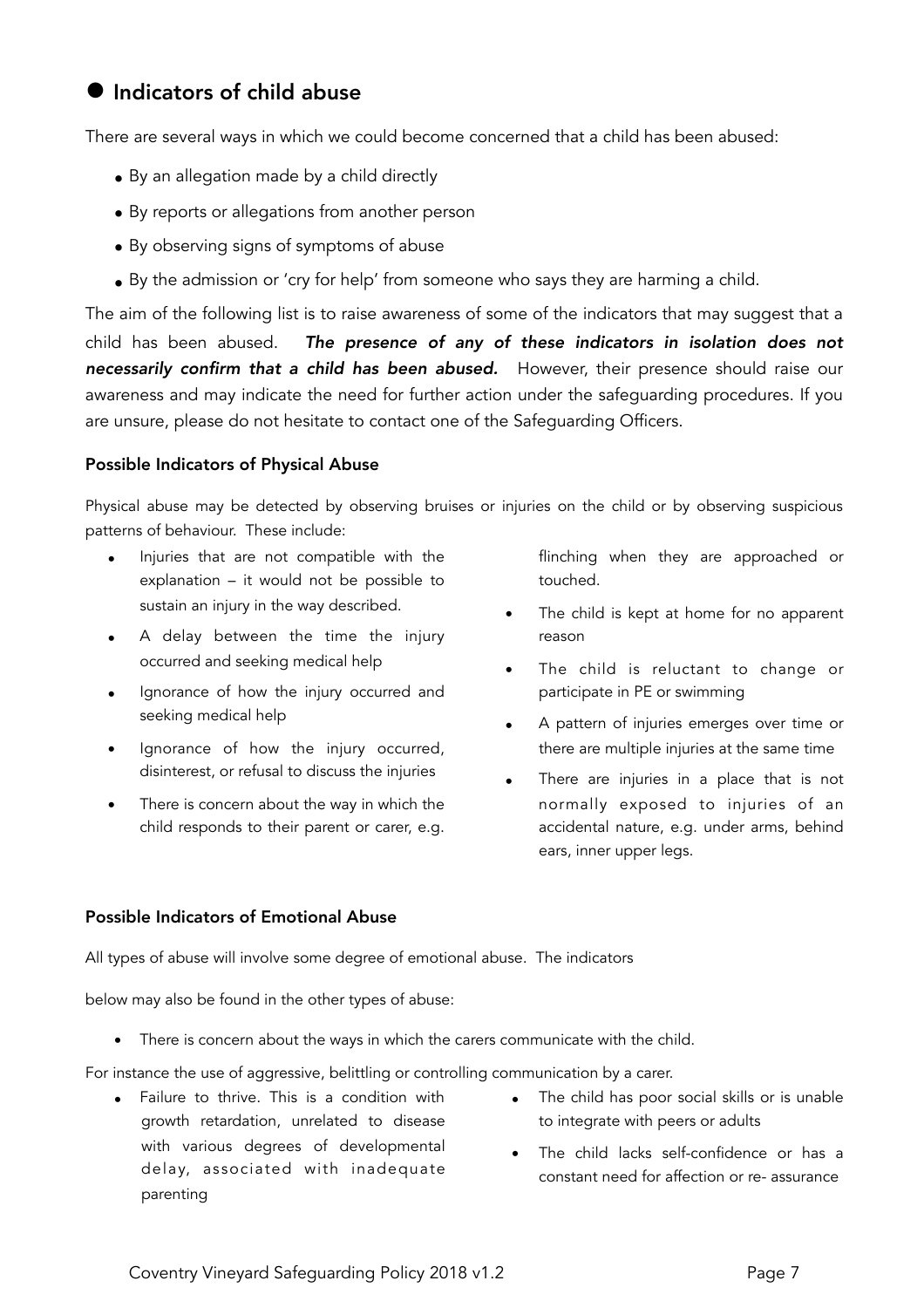- The child sets up situations where they fail or attract rejection or bullying from others
- The child is passive, compliant and keen to please
- The child is constantly tired, withdrawn and may appear depressed
- The child expresses anger, vindictiveness and aggression or bullies others
- The child steals from home, school or the community
- There is under-achievement or a lack of concentration.
- Intellectual development, perception, attention and speech are impeded
- There is a loss of inclination to explore or take risks
- The child is unable to express emotions and appears detached
- The child shows repetitive comfort behaviours, such as rocking or headbanging
- In relation to spiritual harm, punishment from God for normal childhood behaviour.

#### Possible Indicators of Neglect

Neglect is a passive form of abuse where a carer fails to provide 'good enough care' for the child to grow and develop normally.

In addition to the indicators above, neglect may also include:

- Poor hygiene, the child being unkempt or frequently underweight, dirty and smelly.
- The child's educational and/or medical needs are not met or are not recognised.
- Constant hunger, sometimes stealing food from other children.

#### Possible Indicators of Sexual Abuse

The indicators of sexual abuse can take many forms. Children of all ages may be sexually abused and these indicators can vary according to the developmental age of the child.

Sexual abuse is shrouded in secrecy and the child is likely to have been subjected to threats or other pressures not to disclose. If a child is not able to tell a trusted adult, changes in behaviour may be the only indication that abuse is taking place. The indicators discussed under emotional abuse may also be relevant in cases of sexual abuse.

We may suspect sexual abuse if the child shows any of the following behaviour:

- The child displays inappropriate sexual behaviour towards others, or engages in age inappropriate sexual activities through words, play or drawings.
- The child is sexually provocative, promiscuous or re-enacts abuse with others.
- The child has relationships that are secretive and exclude others.
- The child receives unexplained gifts or money.
- The child displays a lack of concentration – 'day dreaming' or switching off.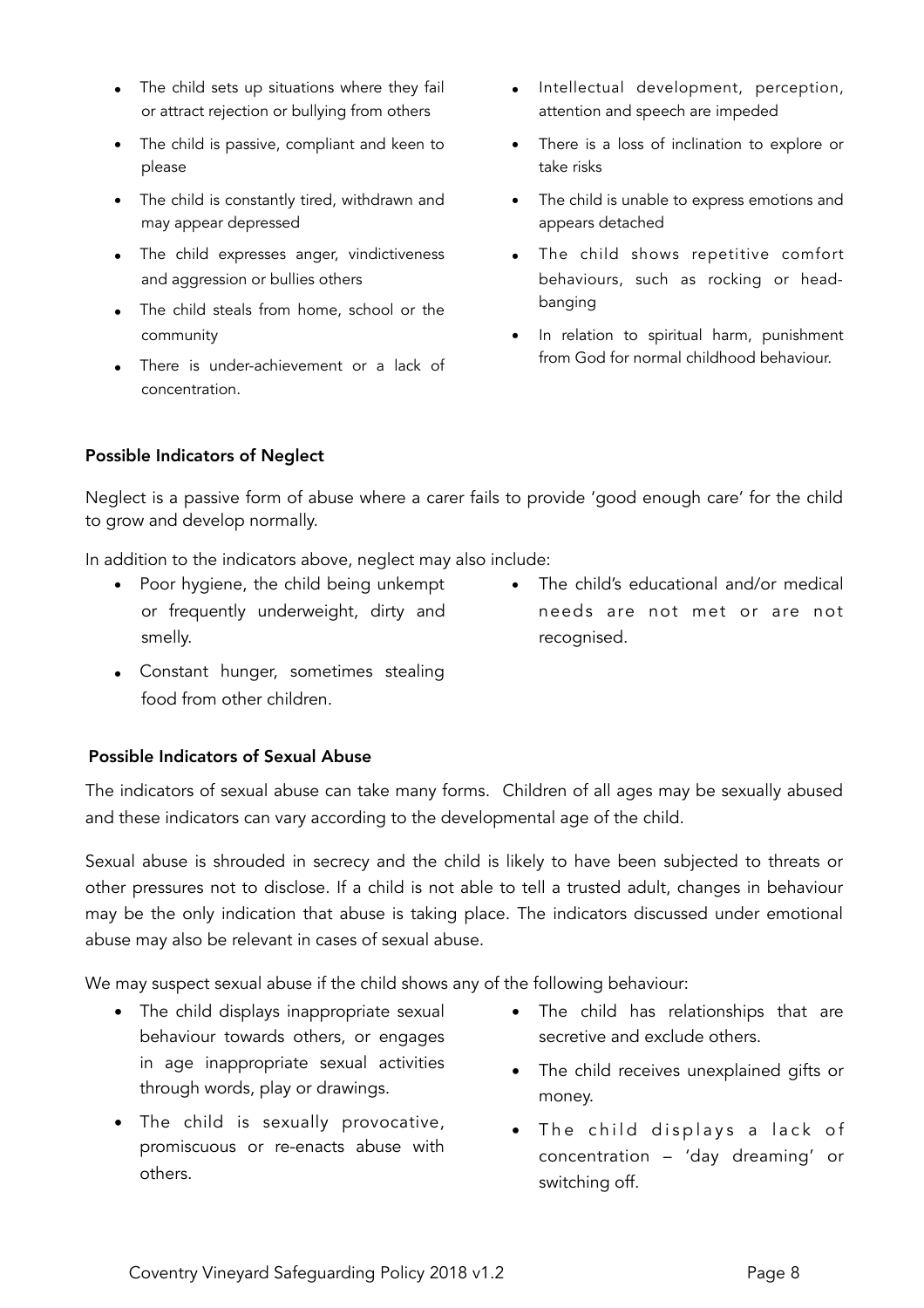- The child has a poor sense of selfworth.
- The child is scared of or has a lack of trust in particular to adults, or is reluctant to go home.
- The child withdraws from ordinary displays of affection.
- The child is reluctant to take part in games or swimming.
- The child destroys possessions.
- The child displays challenging behaviour including anger, bullying others or showing hostile feelings.
- The child has a need for control and feels unsafe if a familiar routine is broken.
- The child has disturbed sleep with phobias, fears and nightmares.
- The child bed wets or soils during the day or night (once toilet trained).
- There are inappropriate bed-sharing arrangements at home.
- The child may have eating disorders such as anorexia or bulimia.
- The child may over-eat or hoard food or sweets.
- The child may have recurrent symptoms such as recurrent tummy aches for which there is no medical cause.
- The child is depressed.
- The child harms itself through selfmutilation by cutting, glue sniffing, alcohol or drug misuse.
- The child repeatedly runs away from wherever the abuse takes place.
- The child truants from school.
- The child becomes involved in prostitution.
- The child attempts suicide.

#### Possible Indicators of Child Sexual Exploitation

 Many of these are common teenage behaviours, but keep an eye out for increased instances of changes in behaviour that may be sings of grooming.

- Being secretive about who they are talking to and where they are going.
- Often returning home late or staying out all night
- Sudden changes in their appearance and waring more revealing clothes
- Becoming involved in drugs or alcohol, particularly if you suspect they are being supplied by older men or women

#### Possible Indicators of FGM

- a long holiday abroad or going 'home' to visit family
- relative or cutter visiting from abroad
- Becoming emotionally volatile (mood swings are common in all young people, but more sever changes could indicated that something is wrong)
- Using sexual language that you wouldn't expect them to know
- Engaging less with their usual friends
- Appearing controlled by their phone
- Switching to a new screen when you come near the computer.
	- a special occasion or ceremony to 'become a woman' or get ready for marriage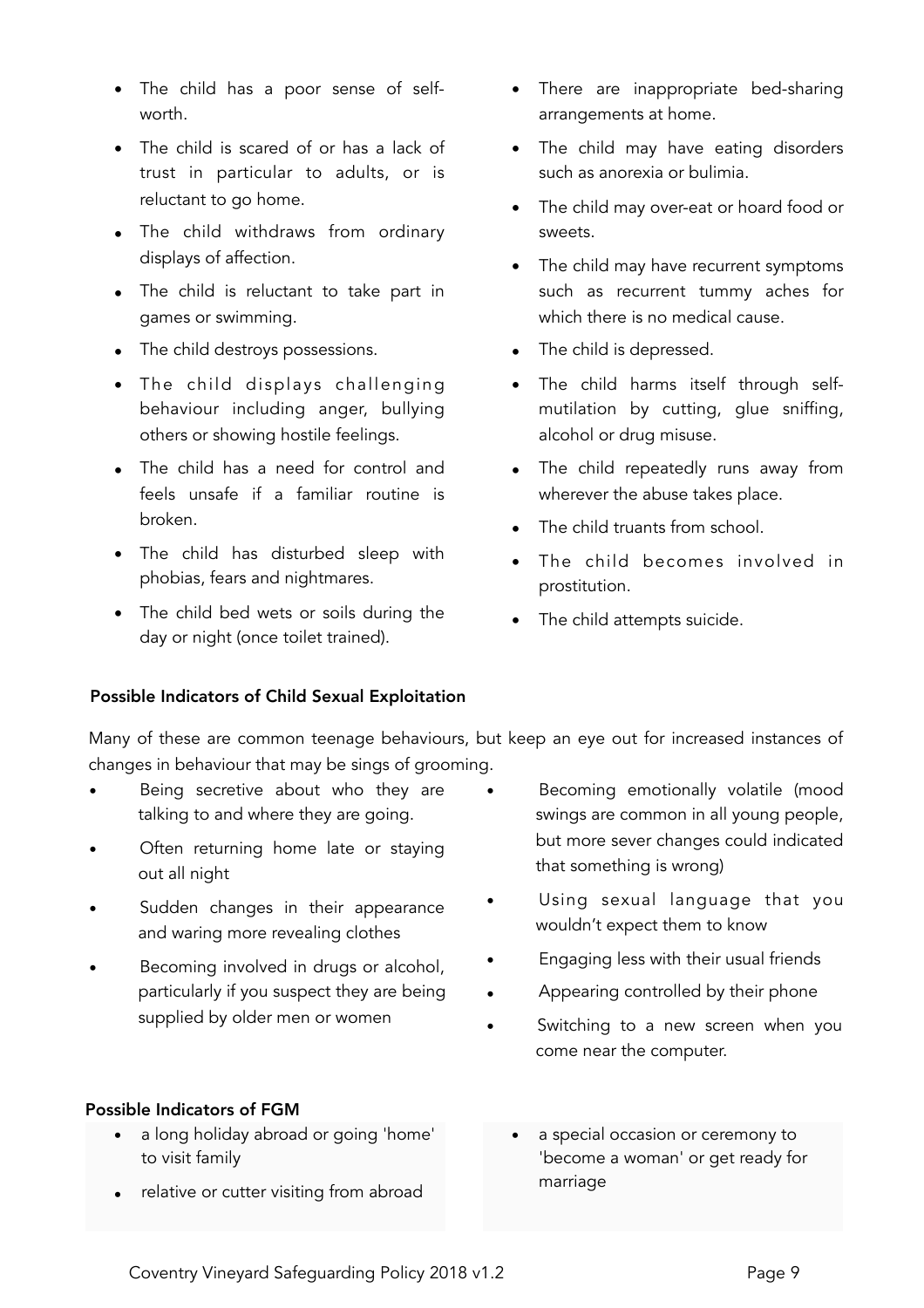• a female relative being cut – a sister, cousin, or an older female relative such

#### as a mother or aunt.

A girl or woman who's had female genital mutilation (FGM) may:

- have difficulty walking, standing or sitting
- spend longer in the bathroom or toilet
- appear withdrawn, anxious or depressed
- have unusual behaviour after an absence from school or college
- be particularly reluctant to undergo normal medical examinations ask for help, but may not be explicit about the problem due to embarrassment or fear.

Further information including potential indicators can be found at [https://www.gov.uk/government/](https://www.gov.uk/government/publications/multi-agency-statutory-guidance-on-female-genital-mutilation) [publications/multi-agency-statutory-guidance-on-female-genital-mutilation.](https://www.gov.uk/government/publications/multi-agency-statutory-guidance-on-female-genital-mutilation) If FGM is suspected then this needs to be reported to the Safeguarding Co-ordinator who will report to Social Services (as required by law – see link above.)

#### Possible Indicators of Prevent Radicalisation

Radicalisation can be really difficult to spot. Signs that may indicate a child is being radicalised include:

- isolating themselves from family and friends
- talking as if from a scripted speech
- unwillingness or inability to discuss their views
- a sudden disrespectful attitude towards others
- increased levels of anger
- increased secretiveness, especially around internet use.

Children who are at risk of radicalisation may have low self-esteem, or be victims of bullying or discrimination. Extremists might target them and tell them they can be part of something special, later brainwashing them into cutting themselves off from their friends and family.

#### Possible Indicators of On Line Abuse

A child may be experiencing abuse online if they:

- spend lots, much more or much less time online, texting, gaming or using social media
- are withdrawn, upset or outraged after using the internet or texting
- are secretive about who they're talking to and what they're doing online or on their mobile phone
- have lots of new phone numbers, texts or email addresses on their mobile phone, laptop or tablet.

N.B. Please be aware that many of these indicators are perfectly normal in children, and do not prove that they have been abused. Also, children who may be abused might not exhibit any of these indicators. If you are concerned about any child, talk to one of the Safeguarding Coordinators immediately.

It is important that all concerns regarding children are thoroughly investigated. If abuse is disclosed or suspected, the matter should be reported to one of the Safeguarding Co-ordinators and the appropriate response procedure should be followed.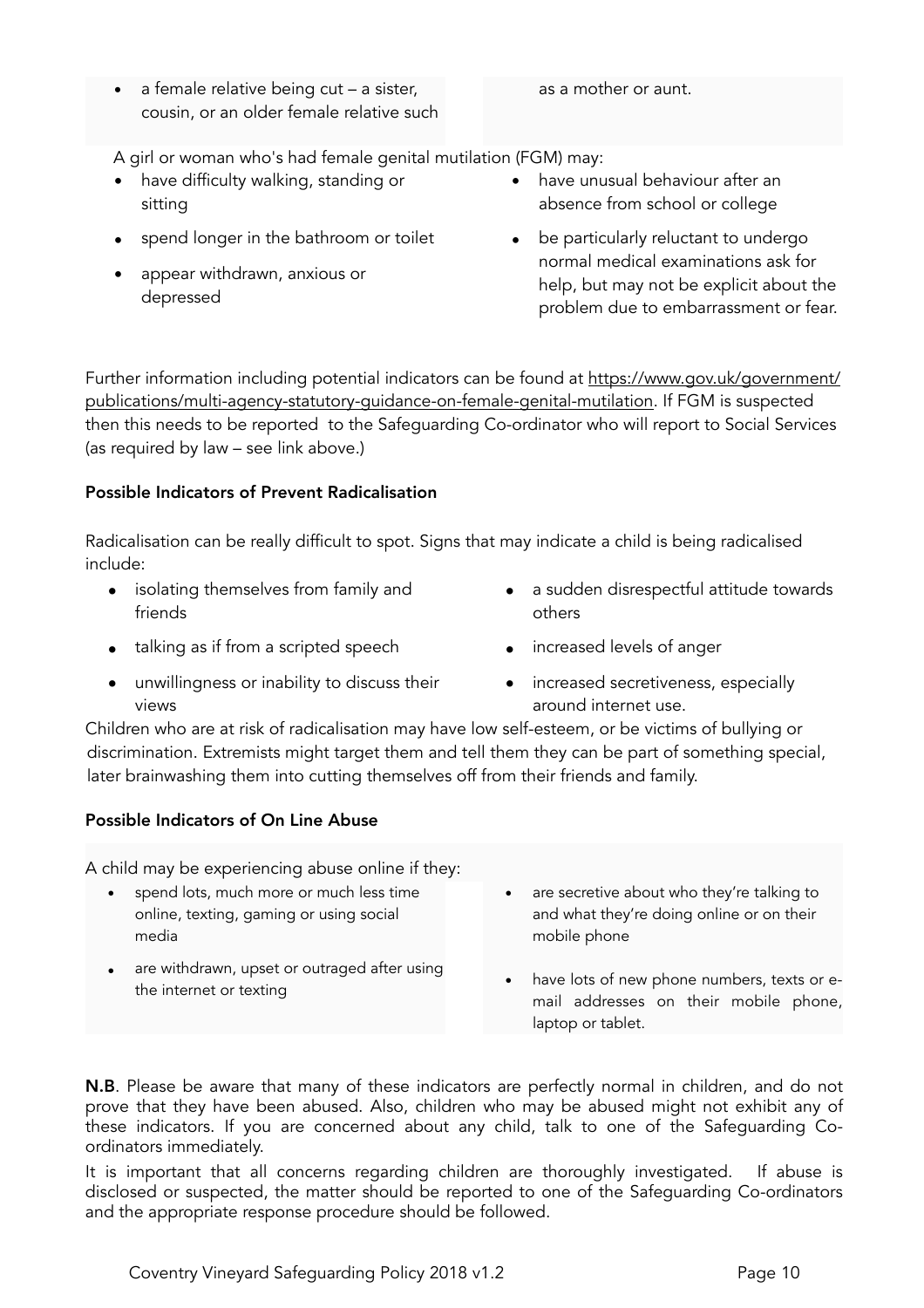# • Response Procedures

These guidelines are provided for all staff and volunteers at Coventry Vineyard. We hope that they will contribute to providing a secure environment for children where they can feel safe to express their feelings; be listened to and affirmed. They must be given freedom and encouragement to develop and grow as a person, and as a follower of Jesus.

#### STAGE 1: INITIAL REACTIONS TO ALLEGATIONS & SUSPICIONS

#### Where there is a direct disclosure of abuse

If a child directly discloses abuse to any member of the congregation of the church, this must be immediately referred to the Safeguarding Co-ordinator.

It is very important that all referrals are made without delay as failure to refer promptly may mean the loss of vital evidence and result in more suffering to the child concerned, as well as potentially leaving other children at risk.

Sometimes an adult discloses abusive childhood experiences. If this happens, please refer the adult to their small group leader or Nick or Vicki Sutton (whoever they feel more comfortable with). If they are not able to do this, encourage them to talk to an outside agency such as Relate or Lighthouse, or, if appropriate, the police. In this instance it is important to find out whether the alleged abuser still has access to children/young people.

#### Do:

Listen carefully and take what is being said seriously.

 Record the conversation and give the Incident form to one of the Safeguarding Co-ordinator's immediately. (Incident form - Appendix 1).

Sign and date the report

Reassure the child/young person that they have done the right thing

#### Do not:

Ask questions of the child or young person.

Discuss with anyone other than a designated Safeguarding Co-ordinator.

Investigate the issue yourself.

Ever discuss the issue with the alleged abuser.

#### Where child abuse is suspected

If any member of the congregation of the church suspects the possible abuse of a child, one of the Safeguarding Co-ordinators should be advised.

Coventry Vineyard Safeguarding Policy 2018 v1.2 **Page 11** Page 11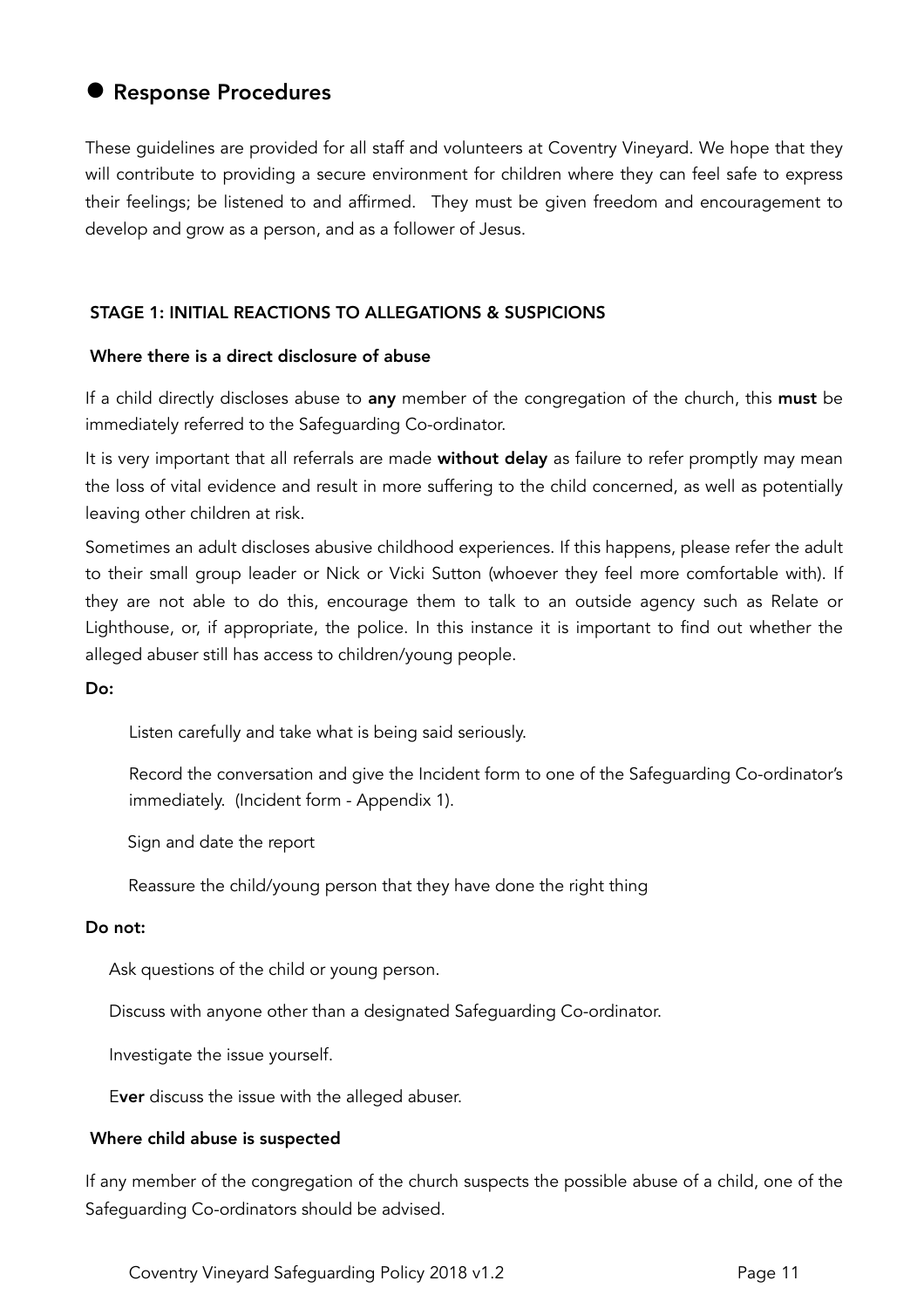Do not discuss suspicions with the person suspected of abuse, the parent or carer or anyone else other than those mentioned above.

#### If an abuser discloses abuse

Disclosure may take place in a pastoral setting, such as in a small group. While a person's right to confidentiality in this context is of the highest importance, it is not absolute. There are occasions when confidentiality should not be maintained. If children have been harmed or may be at risk from the person making the disclosure, a report must be made to the Safeguarding Co-ordinator.

#### Recording concerns

Any member of the congregation of the church to whom an allegation or concern is disclosed should make a written record as soon as possible. The exact words of the child or the party making the referral should be recorded. Written records should include the name, date of birth and address of the child or young person, all decisions taken and the reasons why these decisions were taken, the date, the time and any observations of the manner or presentation of the child which caused concern, note any other people present, with their role. Where possible the Incident Form provided (Appendix 1) should be used to ensure that signature and date are provided and passed on to the primary Safeguarding Co-ordinator immediately.

The safeguarding Co-ordinator will then decide what the next steps will be. (See Detailed procedures where there is a concern about a child)

#### Safeguarding awareness

The Leadership is committed to on-going safeguarding training and development opportunities for all workers, developing a culture of awareness of safeguarding issues to help protect everyone. All our workers will receive induction training and undertake recognised safeguarding training on a regular basis, currently every 2 years, this will be a mixture of classroom and online training. The Church Officer Manager is responsible for keeping records of staff and volunteer training and ensuring everyone is informed of their training dates.

The Leadership will also ensure that children with care and support needs are provided with information on where to get help and advice in relation to abuse, discrimination, bullying or any other matter where they have a concern.The church website will contain a statement about Safeguarding and who to contact to raise a concern.

#### RESPONDING TO ALLEGATIONS OF ABUSE

Under no circumstances should a worker carry out their own investigation into an allegation or suspicion of abuse. Following procedures as below:

Coventry Vineyard Safeguarding Policy 2018 v1.2 **Page 12** Page 12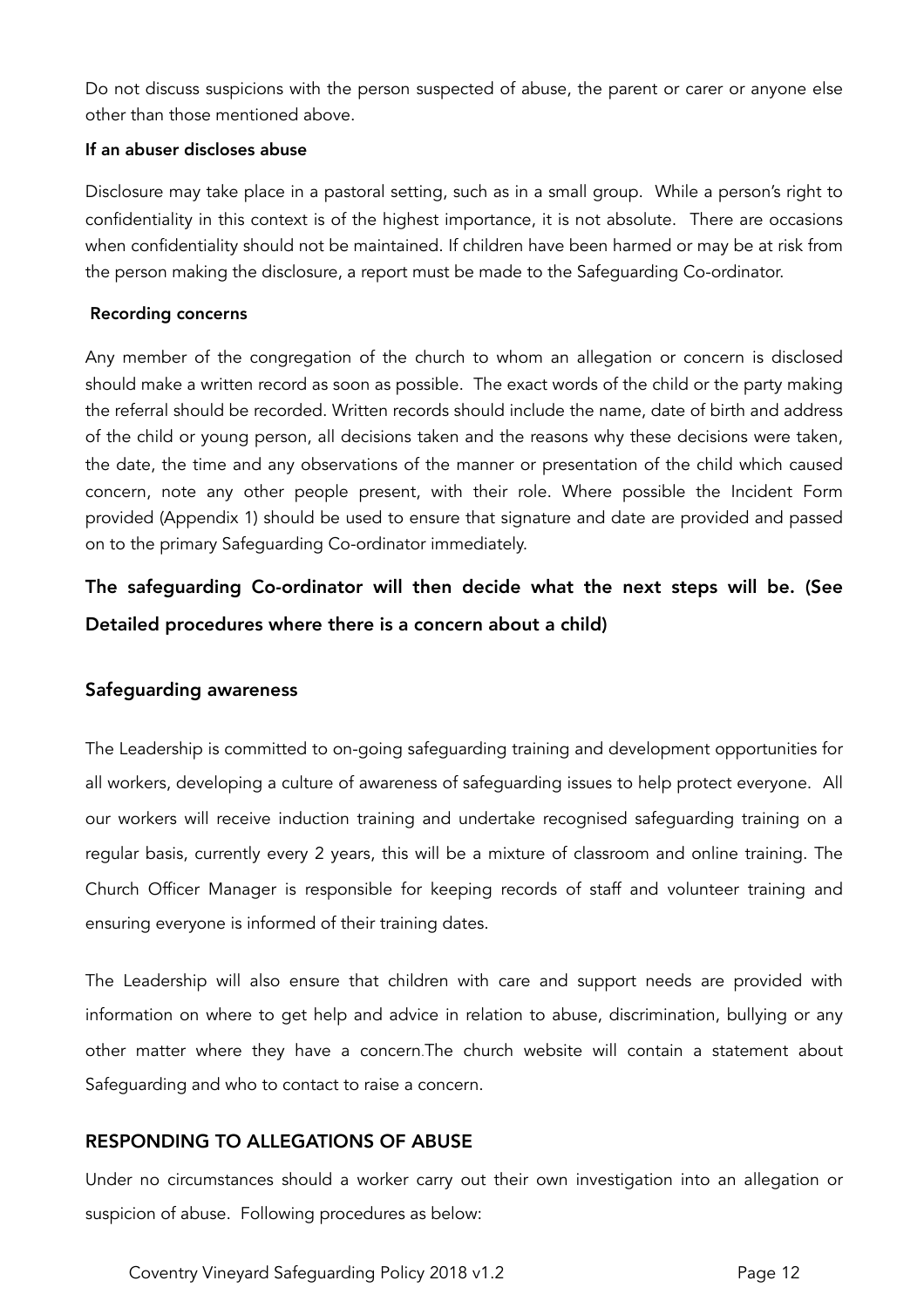- $\geq$  The person in receipt of allegations or suspicions of abuse should report concerns as soon as possible to the "Safeguarding Co-ordinator" who is nominated by the Leadership to act on their behalf in dealing with the allegation or suspicion of neglect or abuse, including referring the matter on to the statutory authorities.
- $\geq$  In the absence of the Safeguarding Co-ordinator or, if the suspicions in any way involve the Safeguarding Co-ordinator, then the report should be made to the Deputy Safeguarding Co-ordinator. If the suspicions implicate both the Safeguarding Co-ordinator and the Deputy, then the report should be made in the first instance to the :-

Churches' Child Protection Advisory Service(CCPAS) Telephone 0845 120 4550.

Alternatively contact Social Services or the police.

➢ Where the concern is about a child the Safeguarding Co-ordinator should contact Coventry RAS (Referral and Assessment Service) 024 7678 8555

The Police contact phone number is 101.

- $\geq$  The Safeguarding Co-ordinator **may** need to inform others depending on the circumstances and/or nature of the concern (for example the Chair of Trustees to log that a safeguarding concern is being dealt with, Insurance company to log that there is a possibility of a serious incident concerning safeguarding or a Local Authority Designated Officer (LADO) if allegations have been made about a person who has a role with under 18's elsewhere or another denominational officer e.g. Diocesan Safeguarding Adviser or similar).
- $\geq$  Suspicions must not be discussed with anyone other than those nominated above. A written record of the concerns should be made in accordance with these procedures and kept in a secure place.
- ➢ Whilst allegations or suspicions of abuse will normally be reported to the Safeguarding Coordinator, the absence of the Safeguarding Co-ordinator or Deputy should not delay referral to Social Services, the Police or taking advice from CCPAS.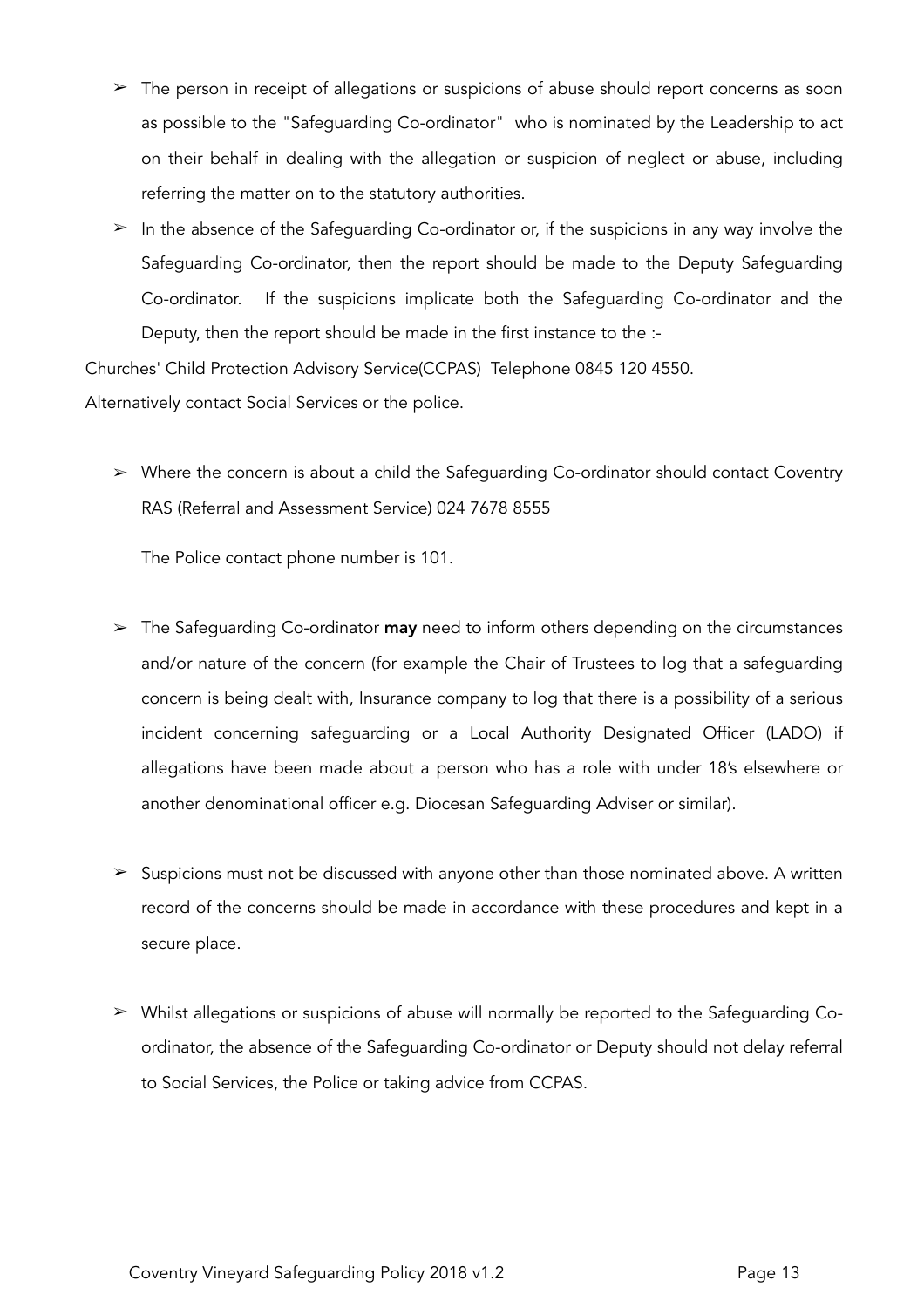- $\geq$  The Leadership will support the Safequarding Co-ordinator/Deputy in their role and accept that any information they may have in their possession will be shared in a strictly limited way on a need to know basis.
- $\geq$  It is, of course, the right of any individual as a citizen to make a direct referral to the safeguarding agencies or seek advice from CCPAS, although the Leadership hope that member of the congregations of the place of worship / organisation will use this procedure. If, however, the individual with the concern feels that the Safeguarding Co-ordinator/Deputy has not responded appropriately, or where they have a disagreement with the Safeguarding Co-ordinator(s) as to the appropriateness of a referral they are free to contact an outside agency direct. We hope by making this statement that the Leadership demonstrate its commitment to effective safeguarding and the protection of all those who are vulnerable.

The role of the safeguarding Co-ordinator/ deputy is to collate and clarify the precise details of the allegation or suspicion and pass this information on to statutory agencies who have a legal duty to investigate.

#### Detailed procedures where there is a concern about a child

# Allegations of physical injury, neglect, emotional, sexual, CSE, FGM, Prevent Radicalisation and On line abuse

If a child has a physical injury, a symptom of neglect or where there are concerns about emotional or sexual abuse, CSE, FGM, Prevent Radicalisation and On line abuse the Safeguarding Coordinator/Deputy will:

- $\triangleright$  Contact RAS immediately for advice if concerned about a child's safety or if a child is afraid to return home.
- $\triangleright$  If the concern is around sexual abuse, CSE, FGM or Radicalisation contact the Police as well as RAS.
- $\triangleright$  Not tell the parents or carers unless advised to do so, having contacted RAS.
- $\triangleright$  Seek medical help if needed urgently, informing the doctor of any suspicions.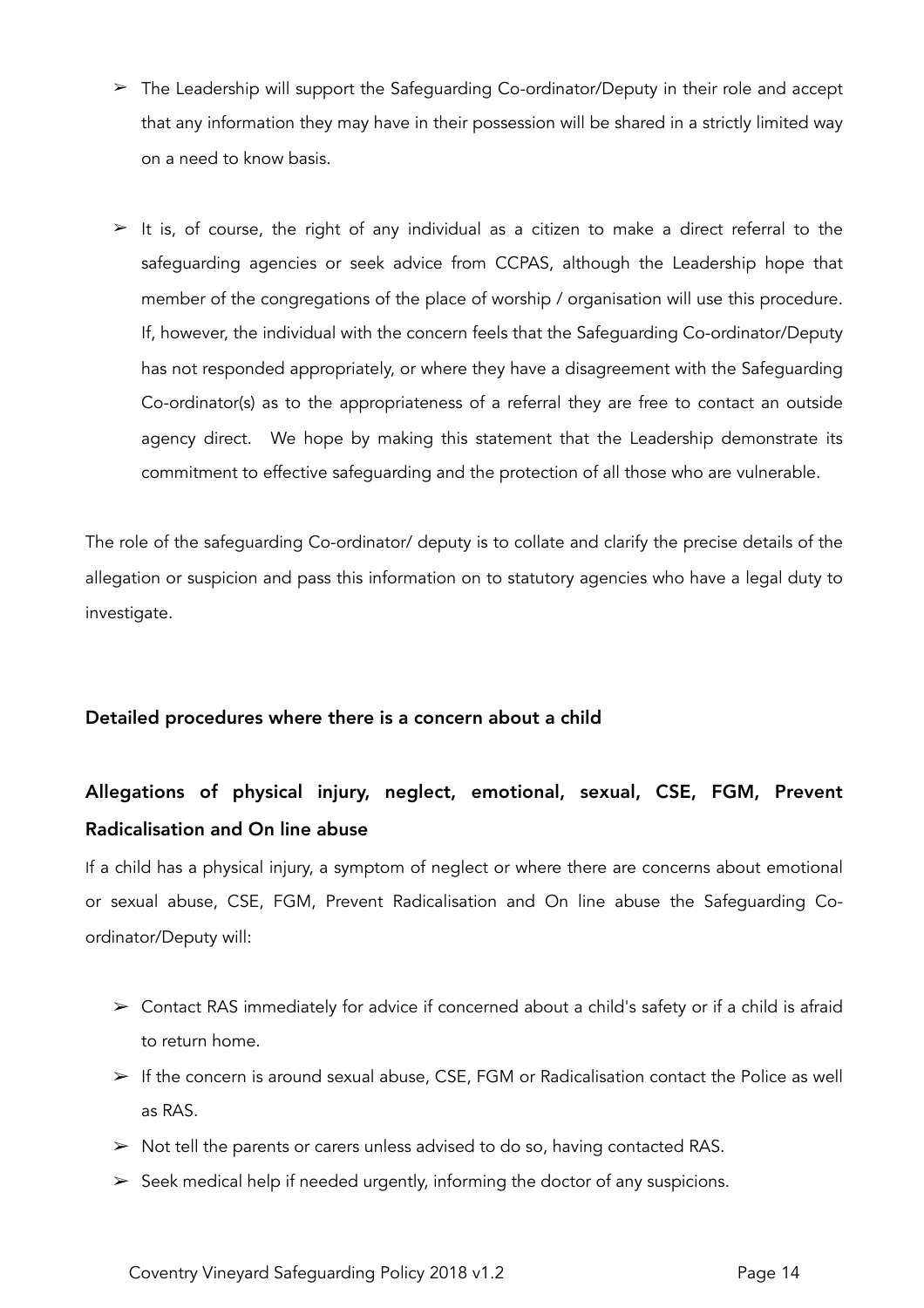- $\triangleright$  For lesser concerns, (e.g. poor parenting), encourage parent/carer to seek help, but not if this places the child at risk of significant harm.
- ➢ Where the parent/carer is unwilling to seek help, offer to accompany them. In cases of real concern, if they still fail to act, contact RAS.

If there is a concern regarding spiritual abuse contact the Safeguarding Co-ordinator. Identify support services for the victim i.e. counselling or other pastoral support. Contact CCPAS and in discussion with them consider appropriate action with regards to the scale of the concern.

#### Allegations of abuse against a person who works with children/young people

If an accusation is made against a worker (whether a volunteer or paid member of the congregation of staff) whilst following the procedure outlined above, the Safeguarding Co-ordinator will make a referral to the Local Authority Designated Officer (LADO).

In addition to this, whether or not there are such mechanisms in operation, consideration should be given to whether a referral should be made to the Disclosure and Barring Service which manages the list of those people deemed unsuitable for working with children or adults with care and support needs. Where you are liaising with a Local Authority Designated Officer discuss with them about the need to refer to the DBS. If a designated officer is not involved, you need to contact the DBS if the situation is that the nature of concern leads you to end the employment of the worker or volunteer or would have made this decision in circumstances where they have left voluntarily.

#### On-line abuse

 If a child or young person discloses online or technology assisted abuse it should be reported to the church's designated Safeguarding co-ordinator. They will then need as much information as possible about the incident before they can decide on the next course of action. This could include:

• content: has the child been exposed to illegal, inappropriate or harmful material. This includes online pornography, violence and hate sites, substance abuse, websites that are pro anorexia/selfharm/suicide

• contact: has the child been subjected to harmful online interaction with other users. This includes grooming, cyber bullying and identity theft, including Facebook profiles, and sharing of passwords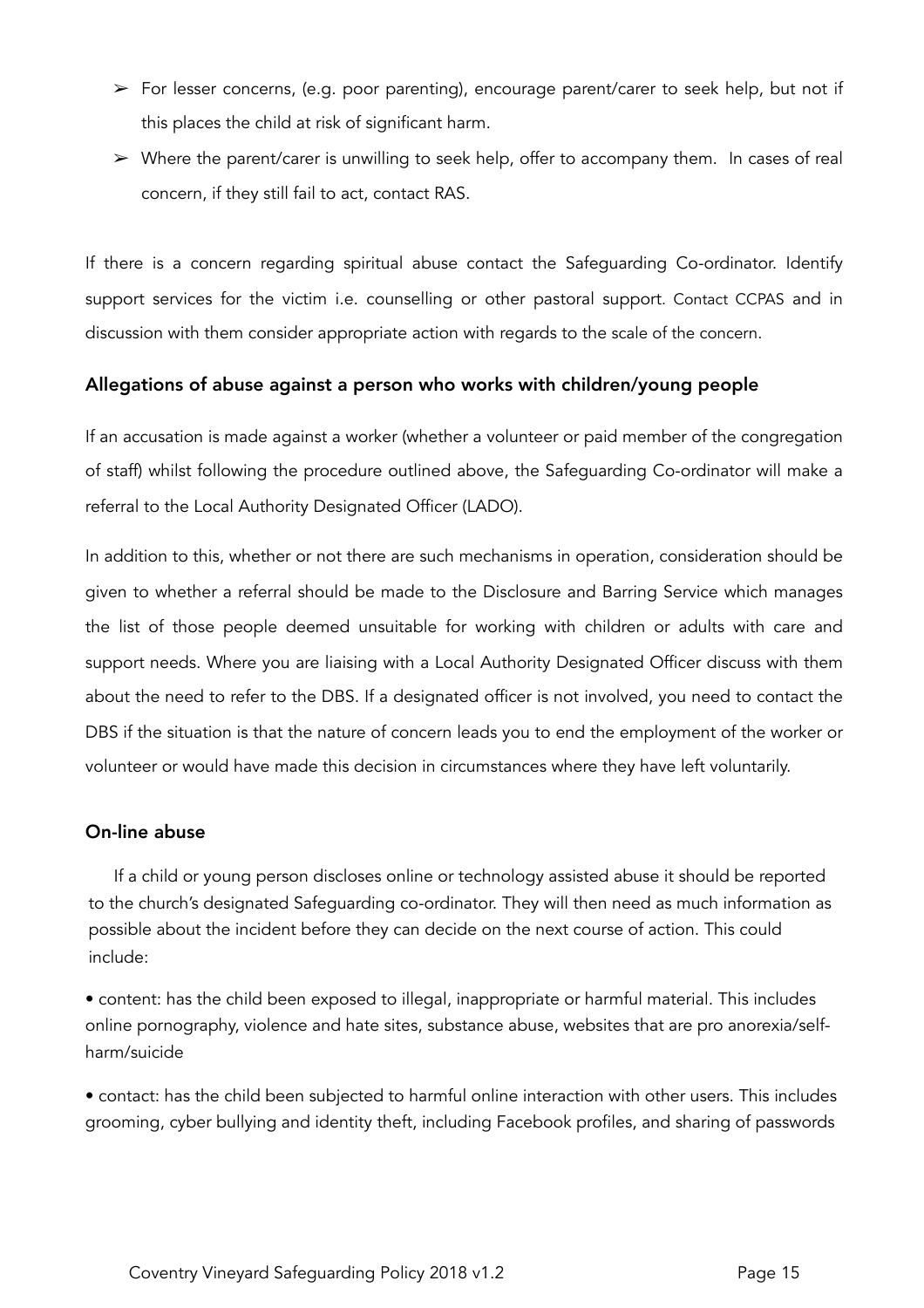# Prevention \_\_\_\_\_\_\_\_\_\_\_\_\_\_\_\_\_\_\_\_\_\_\_\_\_\_\_\_\_\_\_\_\_\_\_\_\_\_\_\_\_\_\_\_\_\_\_\_\_\_\_\_\_\_\_\_\_\_\_\_\_\_\_\_\_\_\_\_\_\_\_\_\_\_\_\_\_\_\_\_\_\_\_\_\_\_\_\_\_\_\_\_\_\_\_\_\_\_\_\_\_\_\_\_

#### Safer recruitment

The Leadership will ensure all workers will be appointed, trained, supported and supervised in accordance with government guidance on safe recruitment. This includes ensuring that:

- There is a written job description / person specification for the post
- Those applying have completed an application form and a self declaration form
- Those short listed have been interviewed
- Safeguarding has been discussed at interview
- Written references have been obtained, and followed up where appropriate
- A disclosure and barring check has been completed where necessary (we will

#### Management of Workers – Codes of Conduct

- comply with Code of Practice requirements concerning the fair treatment of applicants and the handling of information)
- Qualifications where relevant have been verified
- A suitable training programme is provided for the successful applicant
- The applicant has completed a probationary period
- The applicant has been given a copy of the organisation's safeguarding policy and knows how to report concerns.

As a Leadership we are committed to supporting all workers and ensuring they receive support and supervision. All workers have been issued with a code of conduct towards children and young people.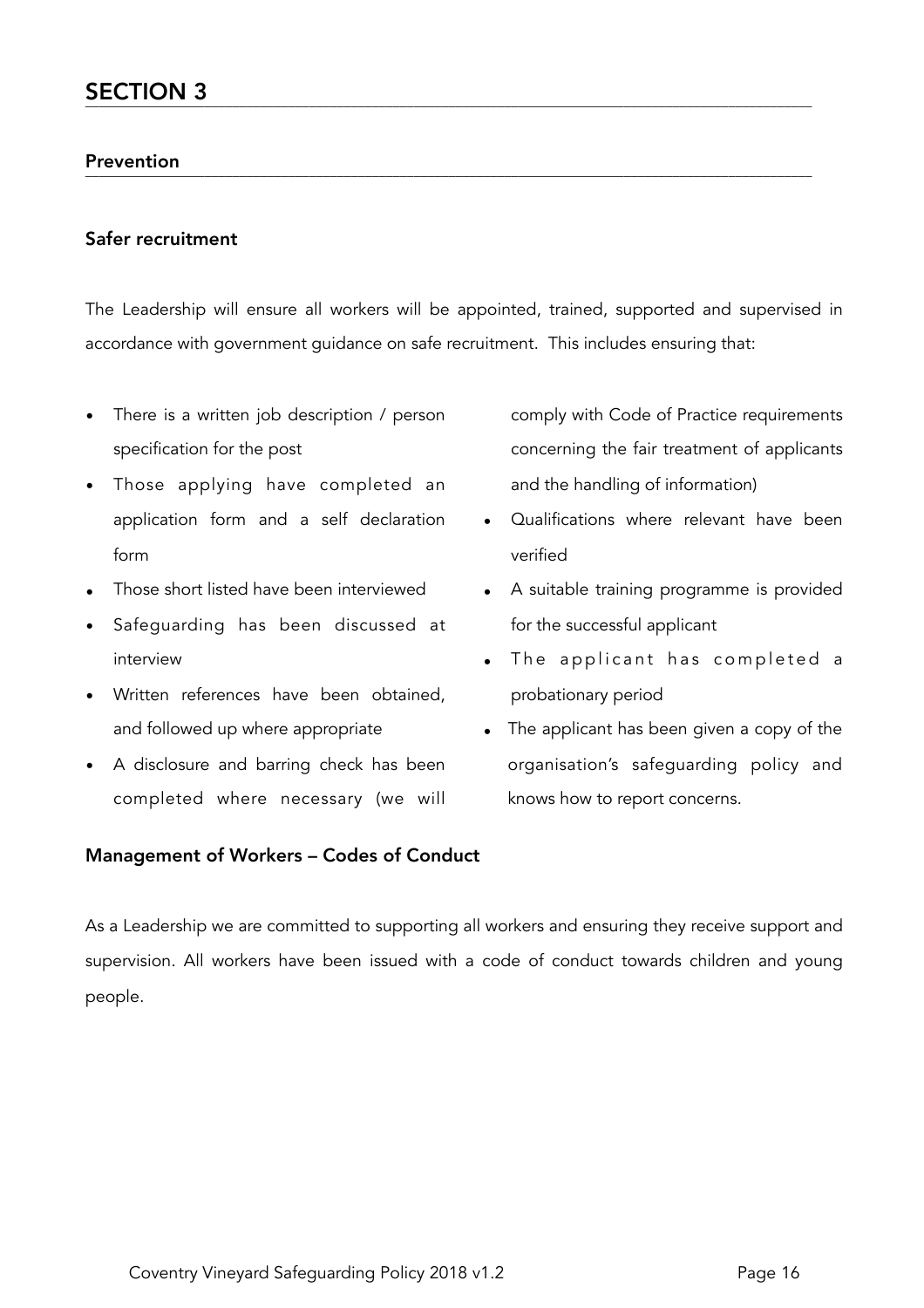#### Pastoral Care \_\_\_\_\_\_\_\_\_\_\_\_\_\_\_\_\_\_\_\_\_\_\_\_\_\_\_\_\_\_\_\_\_\_\_\_\_\_\_\_\_\_\_\_\_\_\_\_\_\_\_\_\_\_\_\_\_\_\_\_\_\_\_\_\_\_\_\_\_\_\_\_\_\_\_\_\_\_\_\_\_\_\_\_\_\_\_\_\_\_\_\_\_\_\_\_\_\_\_\_\_\_\_\_

#### Supporting those affected by abuse

The Leadership is committed to offering pastoral care, working with statutory agencies as appropriate, and support to all those who have been affected by abuse who have contact with or are part of the place of worship/organisation.

#### Working with offenders

.

When someone attending the place of worship / organisation is known to have abused children or young people the Leadership will supervise the individual concerned and offer pastoral care, but in its safeguarding commitment to the protection of children and young people, set boundaries for that person, which they will be expected to keep. CCPAS would support this process.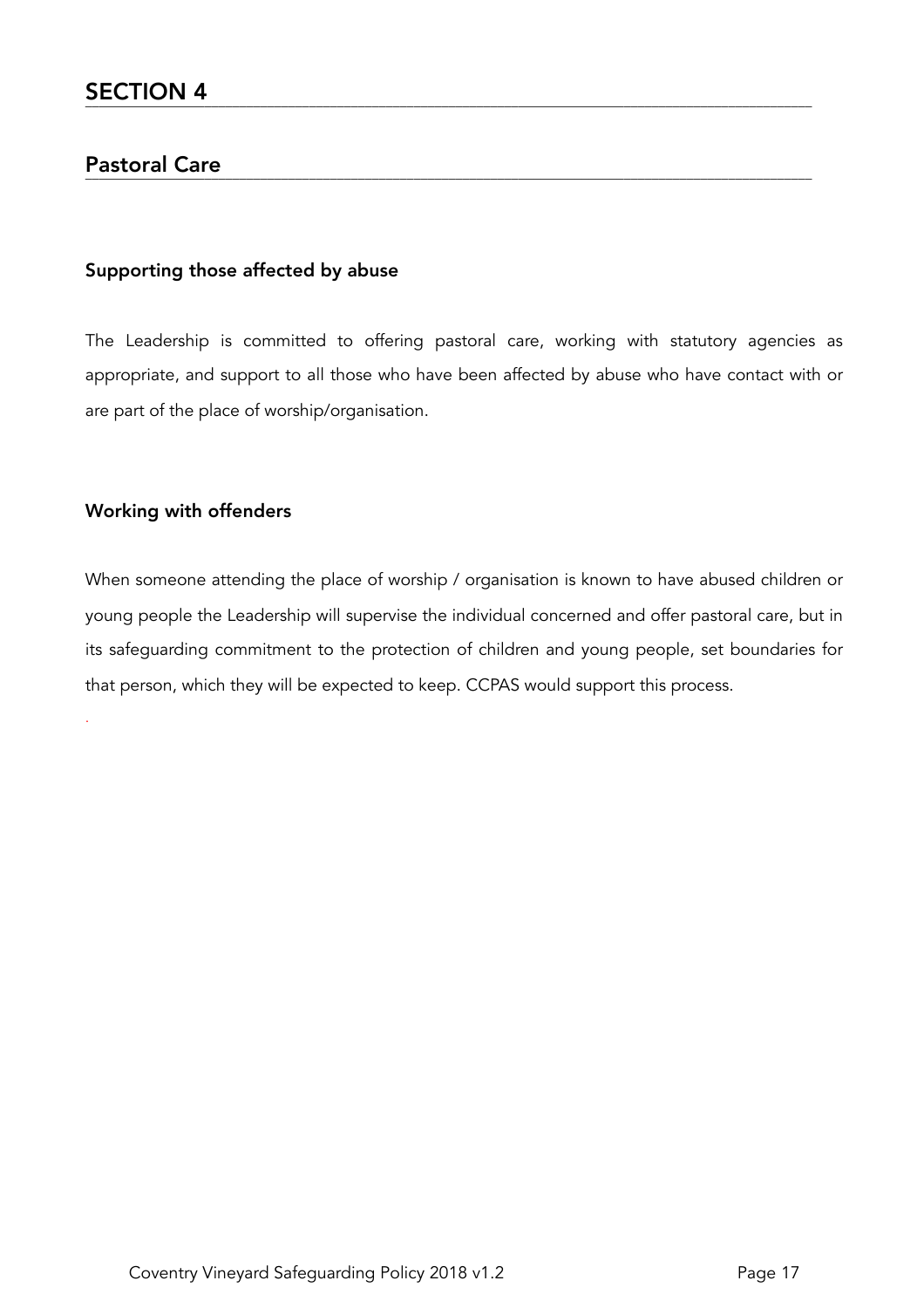#### Practice Guidelines \_\_\_\_\_\_\_\_\_\_\_\_\_\_\_\_\_\_\_\_\_\_\_\_\_\_\_\_\_\_\_\_\_\_\_\_\_\_\_\_\_\_\_\_\_\_\_\_\_\_\_\_\_\_\_\_\_\_\_\_\_\_\_\_\_\_\_\_\_\_\_\_\_\_\_\_\_\_\_\_\_\_\_\_\_\_\_\_\_\_\_\_\_\_\_\_\_\_\_\_\_\_\_\_

As an organisation / place of worship working with children and young people we wish to operate and promote good working practice. This will enable workers to run activities safely, develop good relationships and minimise the risk of false or unfounded accusation.

As well as a general code of conduct for workers we also have specific good practice guidelines for every activity we are involved in and these are:-

## 1. Plan the work to minimize situations where the abuse of children and young people may occur.

To safeguard children and the leaders, all groups should have at least two leaders, preferably male and female, to ensure the group is never left unattended with a single adult. It will also provide adequate cover in an emergency.

No young person under the age of eighteen years can act as the group leader and they cannot be included in the ratio of adults to children.

Except in an emergency, staff should not be alone with children without another adult being present. If a situation arises where an adult needs to be alone with a child, it is important that another adult in authority is aware of the circumstances and of the child's whereabouts.

| <b>Age Range</b>     | Recommended minimum ratio for<br><b>INDOOR</b> activities                                                                                     | Recommended minimum ratio for<br><b>OUTDOOR</b> activities                                                                                 |
|----------------------|-----------------------------------------------------------------------------------------------------------------------------------------------|--------------------------------------------------------------------------------------------------------------------------------------------|
| 0-2 years            | $1:3$ (minimum 2)                                                                                                                             | $1:3$ (minimum 2)                                                                                                                          |
| 3 years              | $1:4$ (minimum 2)                                                                                                                             | $1:4$ (minimum 2)                                                                                                                          |
| 4-7 years            | $1:8$ (minimum 2)                                                                                                                             | $1:6$ (minimum 2)                                                                                                                          |
| 8-12 years           | 2 adults for up to 20 children, preferably<br>one of each gender (male and female)<br>with an extra adult for every 10 additional<br>children | 2 adults for up to 15 children, preferably one<br>of each gender (male and female) with an<br>extra adult for every 8 additional children  |
| 13 years and<br>over | 2 adults for up to 20 children, preferably<br>one of each gender (male and female)<br>with an extra adult for every 10 additional<br>children | 2 adults for up to 20 children, preferably one<br>of each gender (male and female) with an<br>extra adult for every 10 additional children |

#### Working Ratios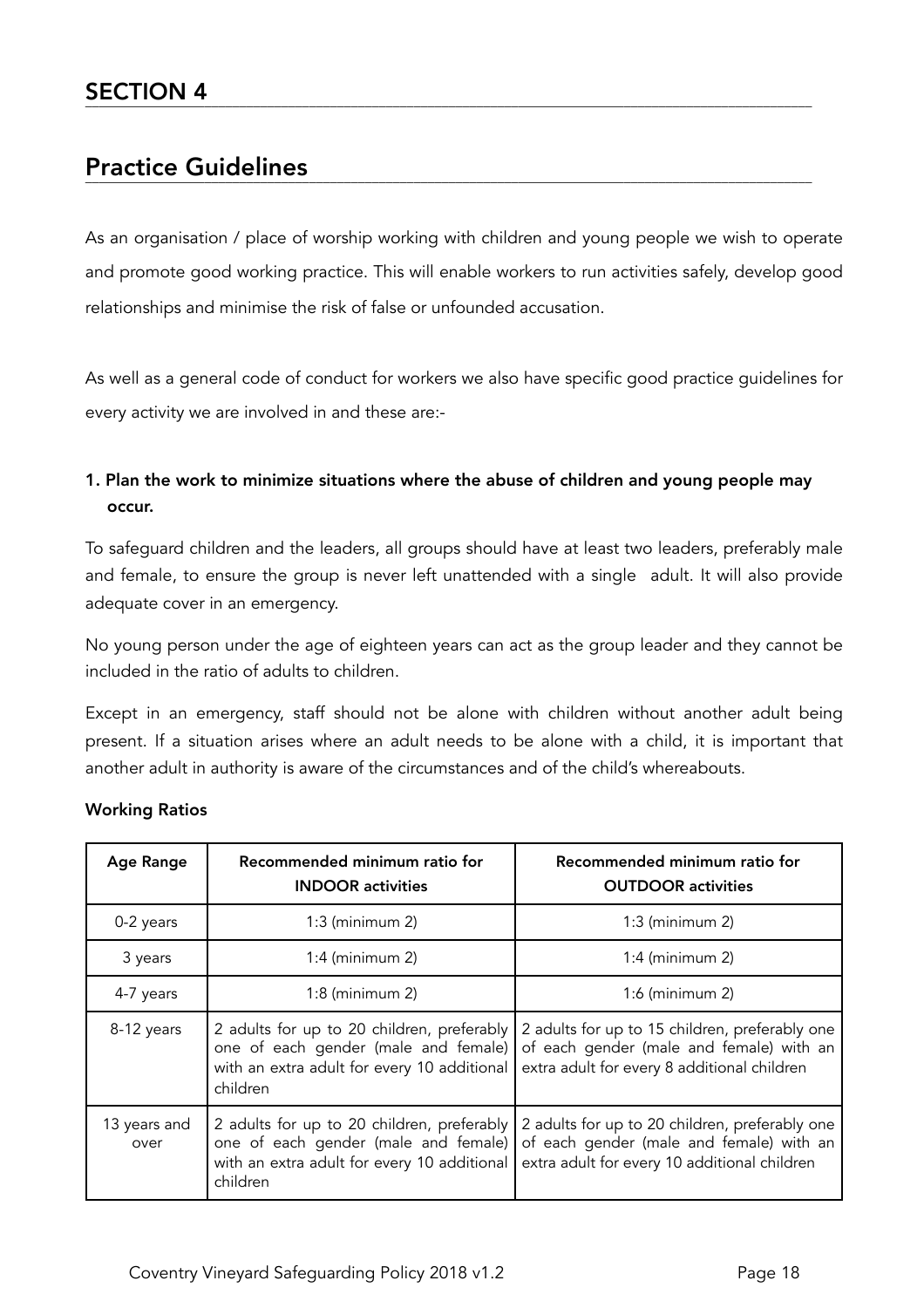#### 2. Provide children with opportunities to talk to an independent person.

Children and youth leaders should be receptive and available to listen to what children and young people wish to share. Children should be aware that there are people available to whom they can talk in confidence if they feel uncomfortable, worried or if something is wrong. The names and telephone numbers of the Safeguarding Co-ordinators are available on the kids and youth board and can be referred to, as appropriate.

#### 3. Give all paid staff and volunteers clear roles

All paid staff and volunteers should be clear of the duties expected of them. They should be aware of the person to whom they are accountable and who will supervise them.

#### 4. Use of Co-ordinators as a means of protecting children and young people

The Vineyard Kids and Youth Co-ordinators have a duty to monitor leaders to ensure that there are no concerns regarding their performance. The Co-ordinator should be available as a person to whom the leader can report any concerns regarding the protection of children.

#### 5. Supervision for outings or special events

These events always need to be agreed with Coventry Vineyard leaders. For these occasions there may be a need to recruit more adults to accompany children. Temporary helpers should never be allowed to have unsupervised access to children. Parents or carers should complete consent forms prior to children and young people going on residential outings (See Appendix 7) or other events which fall outside of regular routines.

 Care should be taken to comply with the current requirements of the church insurance policy, and the 'Guidelines for Residential Activities' from Coventry Vineyard (See Appendix 6).

#### 6. The Trustees

The Trustees should ensure that they have adequate procedures for the protection of children and young people, should review those procedures annually and ensure that an appropriate person is appointed to co-ordinate DBS forms.

#### 7. Health and Safety

A first aid kit should always be available during any activity, and a responsible adult should be trained in its use. Any accident must be reported in an accident book or on an incident form and signed by a parent or carer. Specific parental consent should be obtained for any hazardous activity.

#### 8. Transporting Children

#### Seat belts and child restraints – Highway Code

You MUST wear a seat belt in cars, vans and other goods vehicles if one is fitted (see table below). Adults, and children aged 14 years and over, MUST use a seat belt or child restraint, where fitted,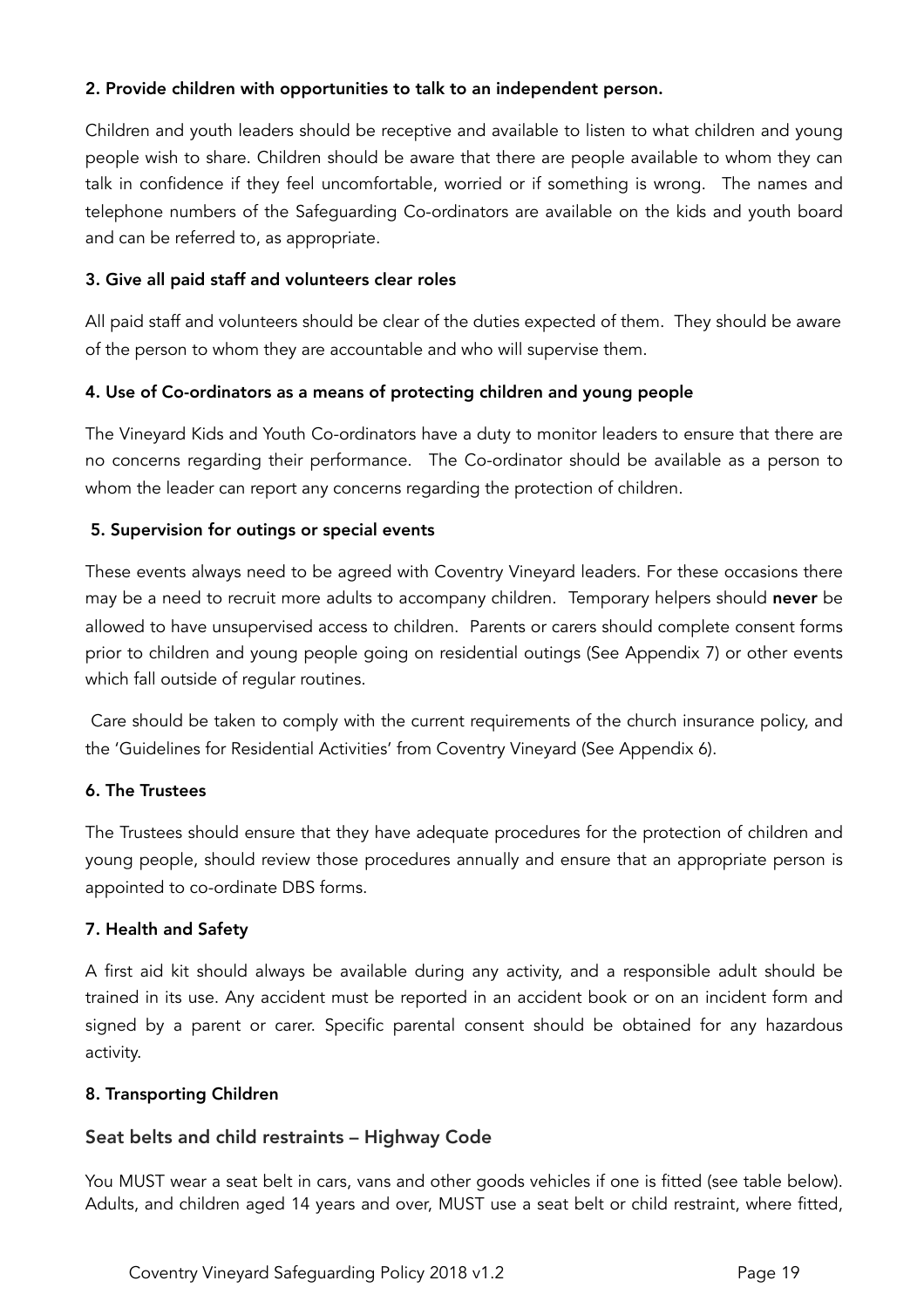when seated in minibuses, buses and coaches. Exemptions are allowed for the holders of medical exemption certificates and those making deliveries or collections in goods vehicles when travelling less than 50 metres.

#### Seat Belt Requirements

This table summarises the main legal requirements for wearing seat belts in cars, vans and other goods vehicles.

|                                                                                                                       | <b>Front seat</b>                                 | Rear seat                                                                                                                                                                                                                                                                                                                     | Who is<br>responsible? |
|-----------------------------------------------------------------------------------------------------------------------|---------------------------------------------------|-------------------------------------------------------------------------------------------------------------------------------------------------------------------------------------------------------------------------------------------------------------------------------------------------------------------------------|------------------------|
| <b>Driver</b>                                                                                                         | Seat belt <b>must</b> be<br>worn if fitted        |                                                                                                                                                                                                                                                                                                                               | <b>Driver</b>          |
| Child under 3 years of<br>age                                                                                         | Correct child<br>restraint must be<br>used        | Correct child restraint <b>must</b> be used. If<br>one is not available in a taxi, may travel<br>unrestrained.                                                                                                                                                                                                                | <b>Driver</b>          |
| <b>Child</b> from 3rd birthday<br>up to 1.35 metres in<br>height (or 12th<br>birthday, whichever<br>they reach first) | Correct child<br>restraint <b>must</b> be<br>used | Correct child restraint <b>must</b> be used<br>where seat belts fitted. must use adult<br>belt if correct child restraint is not<br>available in a licensed taxi or private<br>hire vehicle, or for reasons of<br>unexpected necessity over a short<br>distance, or if two occupied restraints<br>prevent fitment of a third. | <b>Driver</b>          |
| <b>Child</b> over 1.35 metres<br>(approx 4ft 5ins) in<br>height or 12 or 13 years                                     | Seat belt <b>must</b> be<br>worn if available     | Seat belt must be worn if available                                                                                                                                                                                                                                                                                           | <b>Driver</b>          |
| <b>Adult</b> passengers aged<br>14 and over                                                                           | Seat belt <b>must</b> be<br>worn if available     | Seat belt <b>must</b> be worn if available                                                                                                                                                                                                                                                                                    | Passenger              |

The driver MUST ensure that all children under 14 years of age in cars, vans and other goods vehicles wear seat belts or sit in an approved child restraint where required (see table above). If a child is under 1.35 metres (approx 4 feet 5 inches) tall, a baby seat, child seat, booster seat or booster cushion MUST be used suitable for the child's weight and fitted to the manufacturer's instructions.

When transporting children on church events best practice would be to have two adults in the car, at least one of whom has been DBS checked. The reality in many areas is that only one adult will be available, this adult must have a clear DBS check. Another responsible adult and the child's parent need to be made aware of the transport plans.

Make sure that a child uses a suitable restraint which is correctly adjusted.

Drivers who are carrying children in cars, vans and other goods vehicles should also ensure that :-

• children should get into the vehicle through the door nearest the kerb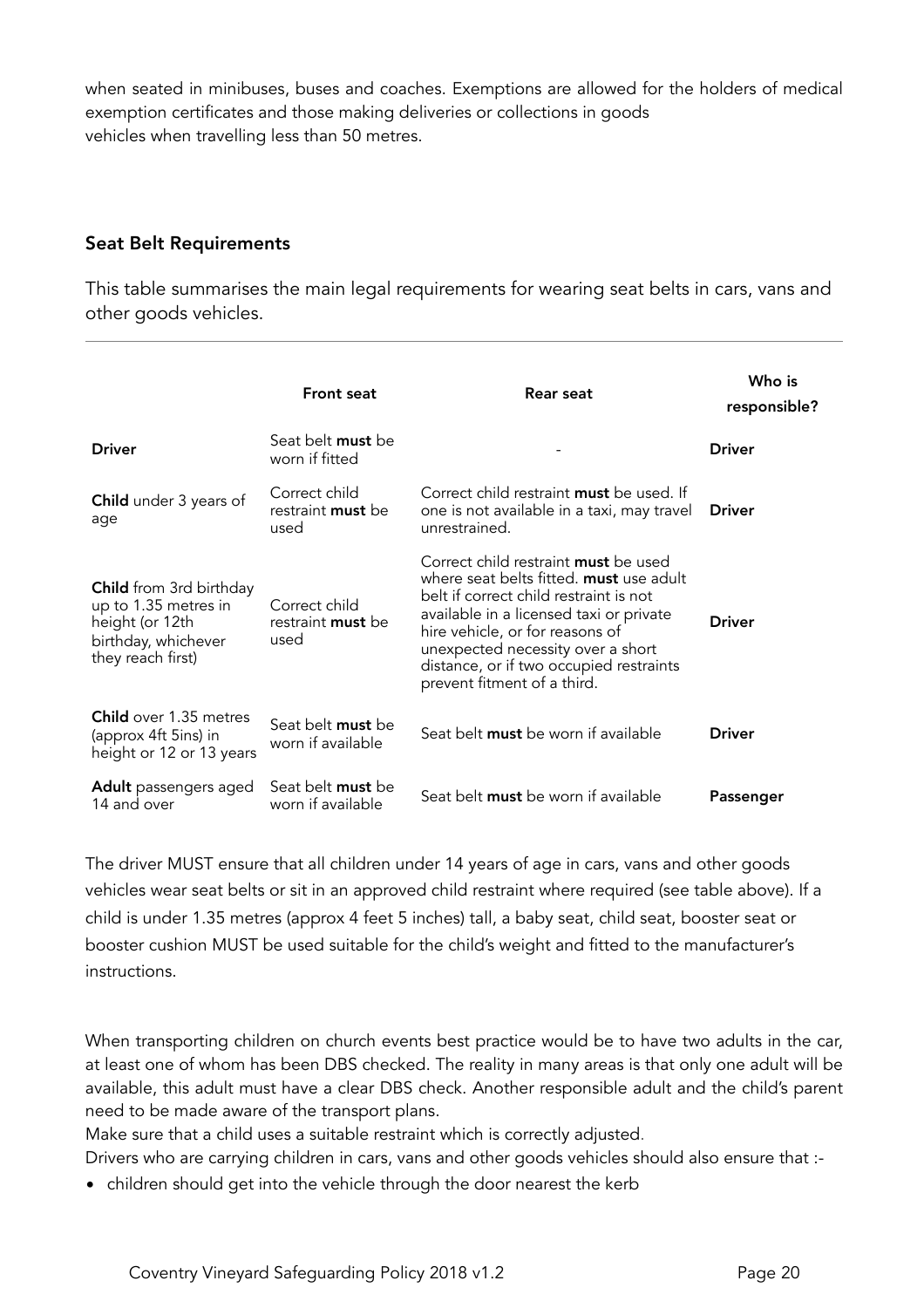- child restraints are properly fitted to manufacturer's instructions
- children do not sit behind the rear seats in an estate car or hatchback, unless a special child seat has been fitted
- the child safety door locks, where fitted, are used when children are in the vehicle
- children are kept under control.

#### Working in Partnership

The diversity of organisations and settings means there can be great variation in practice when it comes to safeguarding children and young people.. This can be because of cultural tradition, belief and religious practice or understanding, for example, of what constitutes abuse.

We therefore have clear guidelines in regards to our expectations of those with whom we work in partnership, whether in the UK or not. We will discuss with all partners our safeguarding expectations and have a partnership agreement for safeguarding. It is also our expectation that any organisation using our premises, as part of the letting agreement will have their own policy that meets CCPAS' safeguarding standards.

Good communication is essential in promoting safeguarding, both to those we wish to protect, to everyone involved in working with children and young people and to all those with whom we work in partnership. This safeguarding policy is just one means of promoting safeguarding.